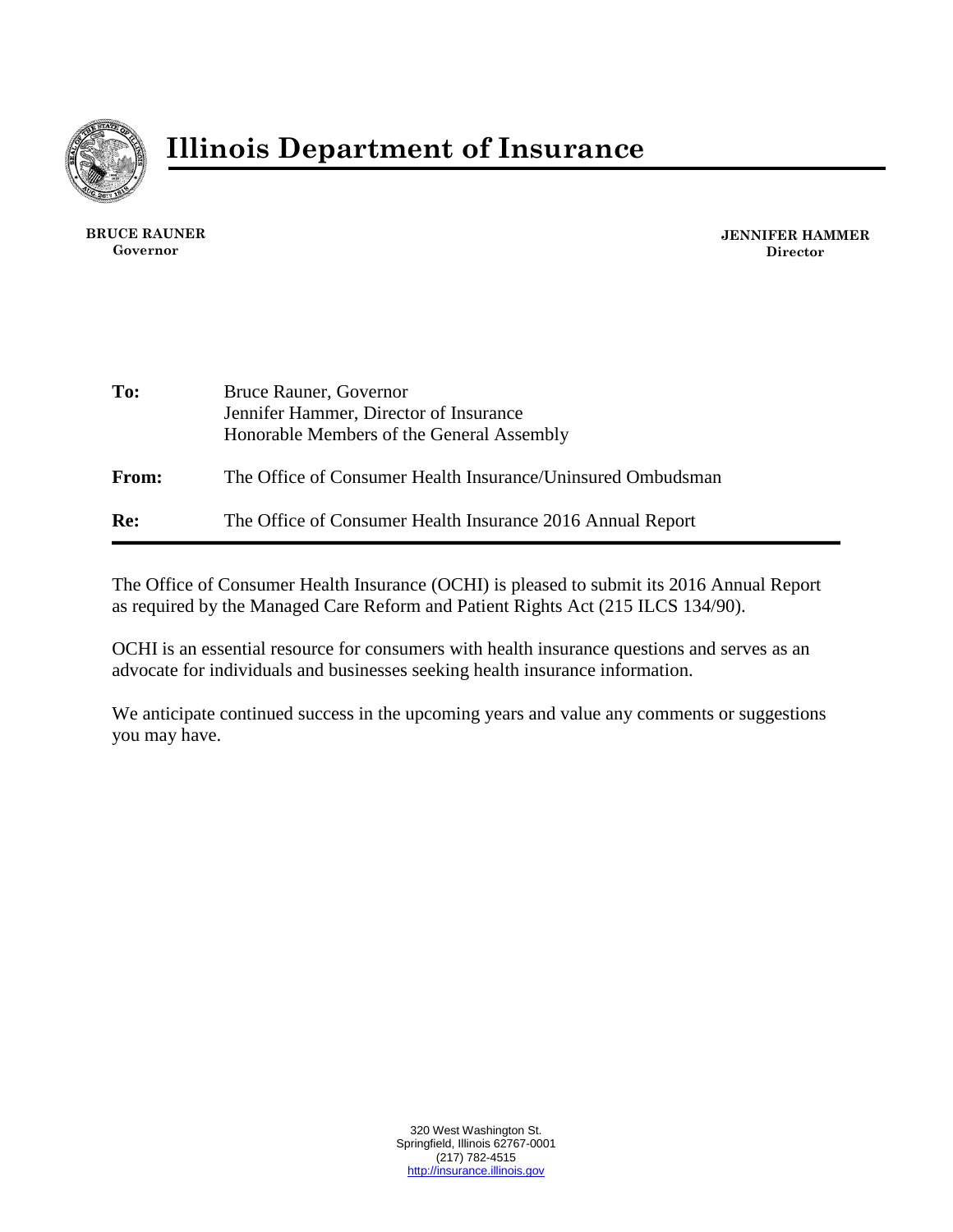# **Table of Contents**

| Page 3  |
|---------|
|         |
| Page 5  |
|         |
| Page 12 |
|         |
| Page 15 |
|         |
| Page 16 |
|         |
| Page 18 |
|         |
| Page 20 |
|         |
|         |

EXHIBITS:

OCHI Calls by Year OCHI Calls by Category Metal Level Actuarial Value Qualified Health Plan (QHP) Rating Areas Rate Change of Lowest Silver Plan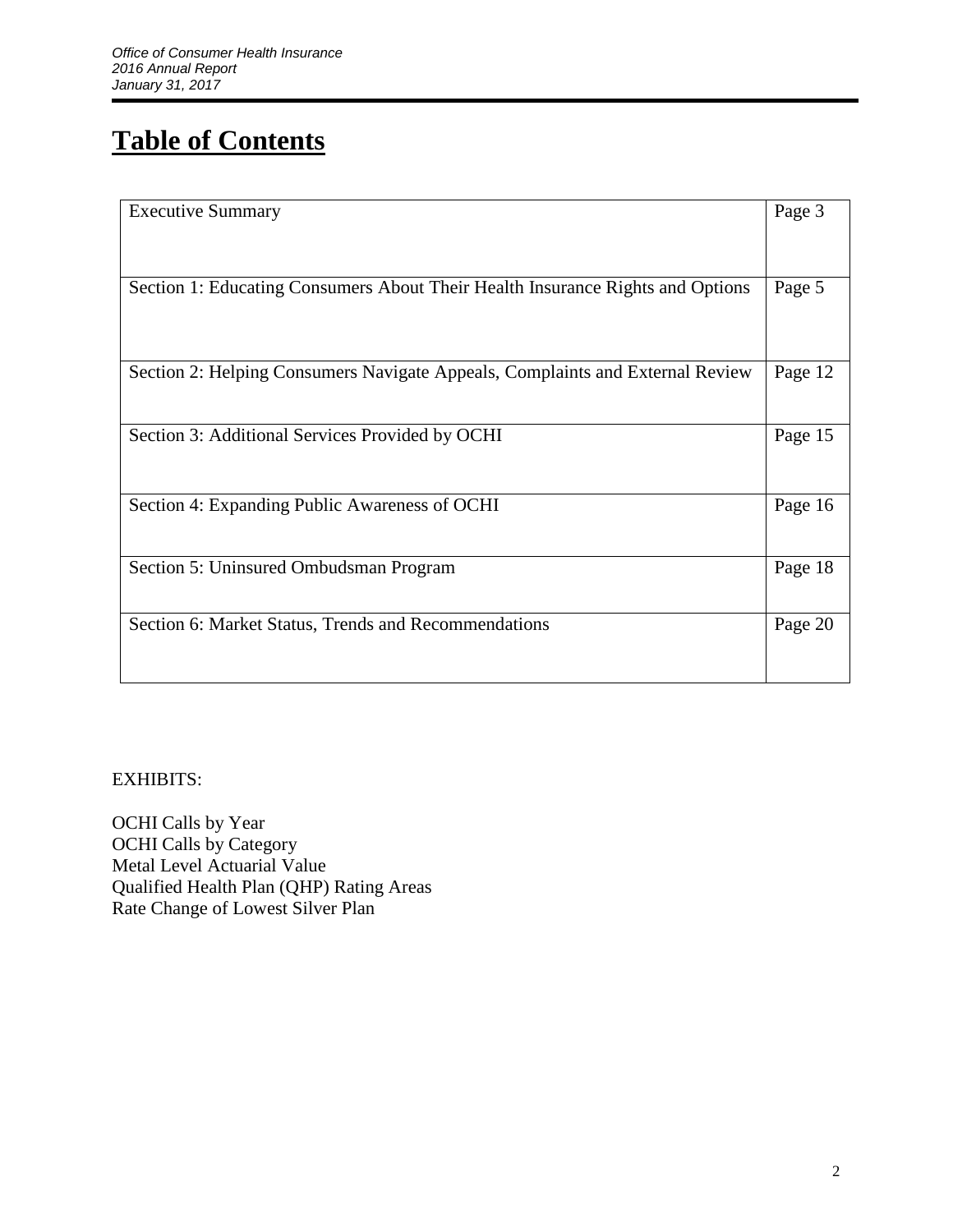## **Executive Summary**

The Managed Care Reform and Patient Rights Act (215 ILCS 134/1 *et seq*.) established the Office of Consumer Health Insurance (OCHI) effective January 1, 2000. OCHI operates within the Illinois Department of Insurance (Department) and serves Illinois residents by responding to health insurance-related inquiries. Since its inception, OCHI fielded more than  $\frac{328,397}{2}$  calls through the OCHI toll-free number and the External Review Hotline number. (Exhibit 1)

The responsibilities of OCHI, as set forth by the Managed Care Reform and Patient Rights Act, have not changed since its inception, but activities have intensified due to the rapidly changing health insurance environment and the increasing number of individuals who lack employer-sponsored health care. OCHI provides assistance to Illinois consumers through two toll-free consumer inquiry telephone numbers and through other outreach mechanisms including participation at Rapid Response meetings for dislocated workers, health fairs, and the development and distribution of consumer-friendly brochures and fact sheets. Through these avenues, OCHI helps consumers understand their insurance coverage, advises consumers of their rights under insurance policies, assists insureds with filing appeals and complaints, and locates appropriate resources for Illinois residents who need assistance.

In 2002, the Department expanded the OCHI mission to include the administration of the Uninsured Ombudsman Program (Ombudsman) (20 ILCS 1405/1405-25). The Ombudsman provides assistance and education to individuals regarding health insurance benefit options and rights under state and federal laws. The Ombudsman also counsels uninsured individuals on shopping for insurance, including evaluating and comparing insurance products, and provides information on non-insurance resources available throughout the state.

In 2012, the federal Centers for Medicare & Medicaid Services awarded the Department a Consumer Assistance Program Grant (CAP Grant) to improve the assistance provided to Illinois consumers who are looking for health insurance or have questions, concerns or complaints regarding their health insurance. The Department received a no-cost extension of the grant through August 2016. Under the CAP grant, the Department made many improvements and launched initiatives enabling OCHI staff to assist consumers during a very exciting and confusing period.

The third year of Health Insurance Marketplace coverage began effective January 1, 2016. OCHI assisted consumers with questions and concerns regarding the Marketplace, Qualified Health Plans (QHPs), Minimum Essential Coverage requirements, the Shared Responsibility mandate and many other topics related to the Patient Protection and Affordable Care Act (ACA) throughout the year. Open enrollment for 2017 coverage began on November 1, 2016, and continued through January 31, 2017. During open enrollment, people with Marketplace policies can review their coverage options and enroll in other plans, and consumers without coverage can enroll. While continuing to assist consumers with questions related to 2016 coverage, OCHI also assisted consumers evaluating coverage decisions and choices for 2017.

As of February 15, 2016, 388,179 Illinoisans enrolled or re-enrolled in a health plan during open enrollment. Under the ACA, Illinois expanded Medicaid to provide coverage for low-income adults ages 19-64. Expanded Medicaid enrollments totaled 626,248 as of January 2016, bringing total Illinois ACA enrollments to 1,014,427. The uninsured rate continues to improve in Illinois. Since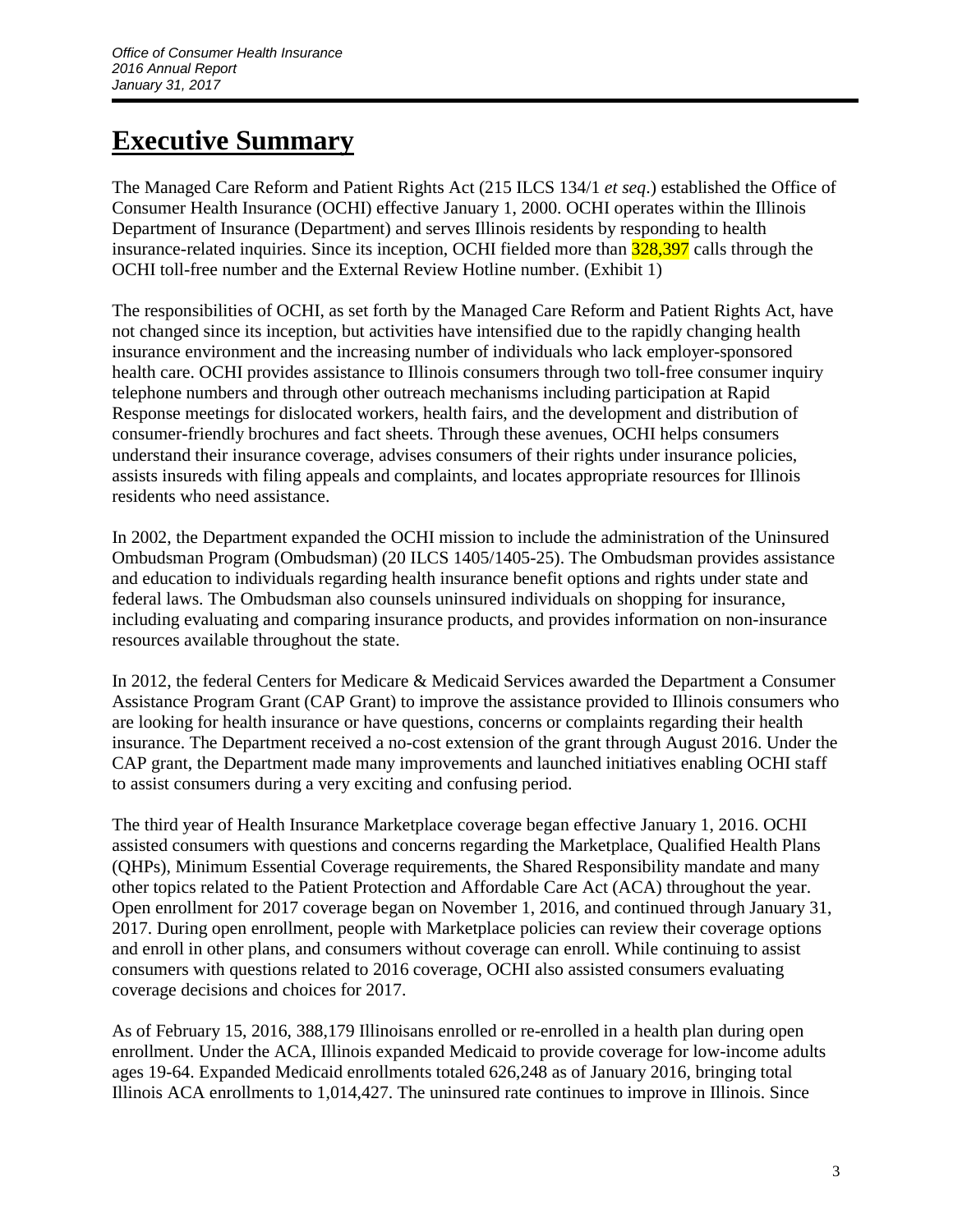2013 the uninsured rate has dropped from 17.8% to the current 9% (as of January 2017). This 8.8% drop is one of the largest in the nation.

In assessing the overall state of the health insurance marketplace in Illinois, OCHI continually monitors state and federal legislation, regulations and bulletins; identifies significant trends and specific problems affecting health coverage for Illinois citizens; and sets forth specific recommendations to address those problems.

OCHI and External Review staff is available to consumers Monday through Friday, 8:00 a.m. – 5:00 p.m. at (877) 527-9431 and (877) 850-4740 respectively. External review staff is also available during weekends to handle external review requests. In 2016, the OCHI toll-free number received 27,124 calls and placed 3,924 outgoing calls, for a total of 31,048. The External Review Hotline received 4,332 calls and placed 667 outgoing calls for a total of 4,999. OCHI received approximately 981 calls from consumers requesting to speak Spanish. Those calls were transferred to one of three Department employees fluent in Spanish. This represents an increase from 26,299 in 2015.

OCHI staff continued to track the call topics via the Phone Inquiry and Response Tracking System (PIRT), a project funded under the Consumer Assistance Program (CAP) Grant. OCHI staff tracked topics and sub-topics in the PIRT system. The system also tracks resources used by OCHI staff, referrals to other entities for assistance, and the action taken to resolve the call.

The Department continues to maintain the On-line Agency Resources (OAR) to the PIRT system. Resources such as the Uninsured Ombudsman Service Finder Database, Fact Sheets, websites, telephone numbers and company-specific information are maintained for easy access by the OCHI staff. The OAR contains 1,000 plus resources. This allows for efficient call times with consistent and accurate information for consumers. This information is also available to send to consumers via email, fax or U.S. mail, as appropriate.

In July 2016, the Department transitioned Get Covered Illinois help desk functions from an outside vendor to Department staff, primarily OCHI. The call volume significantly increased during that transition. To support the increased volume and maintain efficient call performance, the Department added additional temporary contractual staff until open enrollment ended using approved vendors. After open enrollment, OCHI can manage the remaining call volume independently. OCHI staff refers callers in need of assistance for the Marketplace, Medicaid or other related topics to the appropriate area.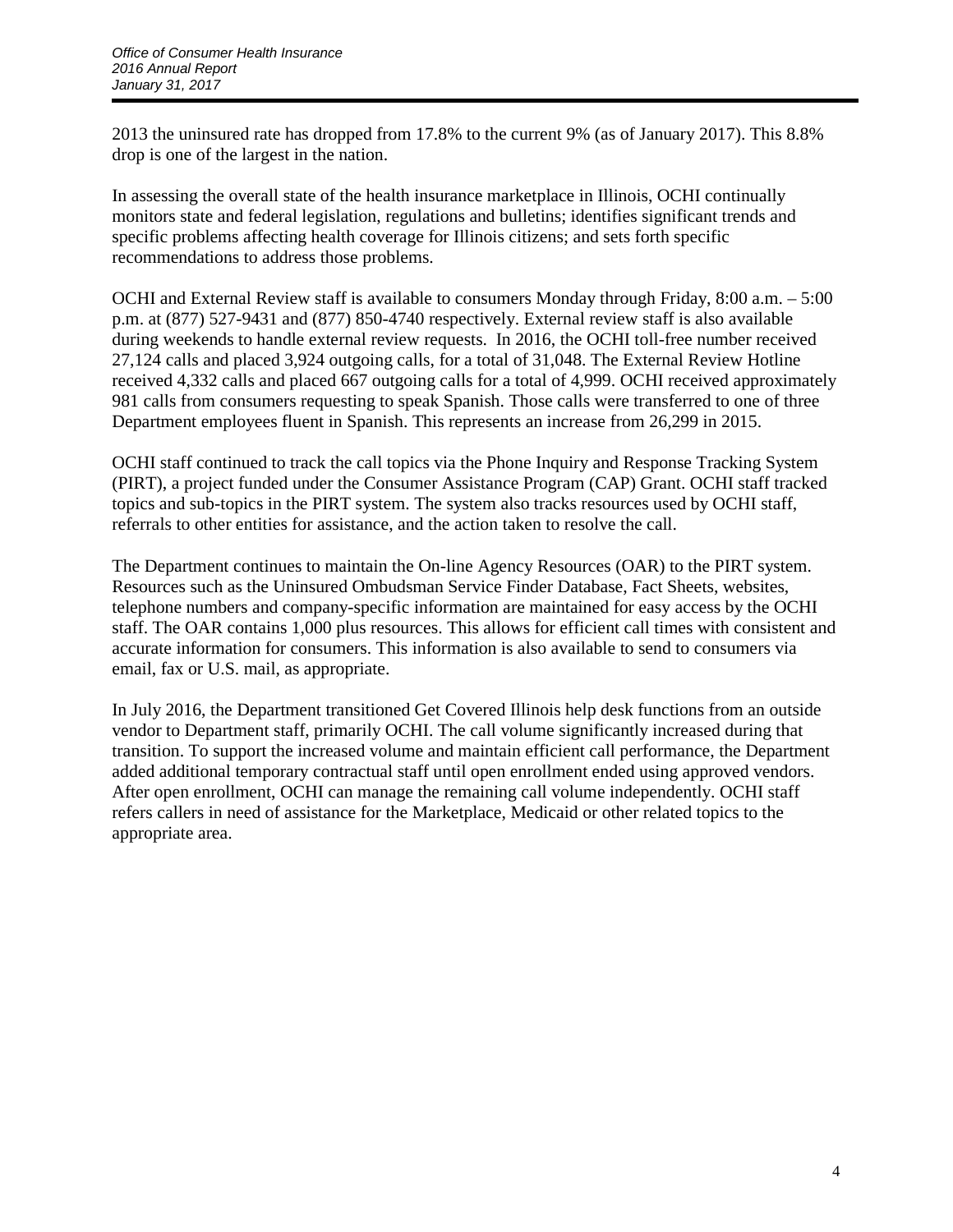# **Section 1 - Educating Consumers about Their Health Insurance Rights and Options**

In 2016, OCHI experienced the highest annual call volume since its inception. OCHI staff handled more than 31,048 calls (Exhibit 1). Staff managed calls from a variety of individuals and groups, including consumers, employers, agents, associations, attorneys, health care providers, and advocates. Exhibit 2 contains a breakout of the top ten categories recorded in 2016.

OCHI provides information and education that assists consumers in understanding their health insurance needs and benefits. OCHI staff often helps consumers define, in practical terms, the specific challenges they are experiencing. OCHI explains differences between benefits available in individual, small group, and large group insurance products, and related rights guaranteed by the Health Insurance Portability and Accountability Act (HIPAA)(215 ILCS 97/1 *et seq*.) and the ACA. In addition to discussing issues with consumers by phone and in person, OCHI refers consumers to the Department's internet site [\(http://www.insurance.illinois.gov\)](http://www.insurance.illinois.gov/) and outside websites (such as healthcare.gov, GetCoveredIllinois.gov and many others). OCHI staff listens to the needs of the consumer and provides the resource that best meets those needs.

## **Health Insurance Marketplace**

In 2016, OCHI responded to calls regarding the ACA, the Marketplace and related topics. These calls increased during the annual open enrollment which ended on January 31, 2016.

Throughout 2016, OCHI staff participated in numerous training sessions on topics including mental health parity, updates regarding the ACA, resources available to consumers, effective letter writing, and other topics to aid them in providing consumer assistance.

OCHI responded to more than 2,600 calls from Illinois residents who needed assistance or had questions regarding the Marketplace.

Marketplace related questions included the following topics:

### 1. Enrollment and Eligibility

Consumers may apply for coverage on-line at [www.healthcare.gov](http://www.healthcare.gov/) or by telephone at (800) 318-2596. Get Covered Illinois, The Official Health Marketplace provides guidance and information on locating in-person assistance, on-line at [www.getcoveredillinois.gov](http://www.getcoveredillinois.gov/) and by telephone at (866) 311-1119. Registered navigators and certified application counselors provide in-person assistance at locations throughout Illinois. OCHI assisted callers by providing the option that best met the consumer's specific communication needs.

OCHI assisted with eligibility-related questions or concerns by providing information and referring consumers to the Marketplace, Medicaid or the health insurance carrier. When warranted, OCHI contacted the Marketplace or the carrier directly to connect a consumer who needed assistance with a specific issue.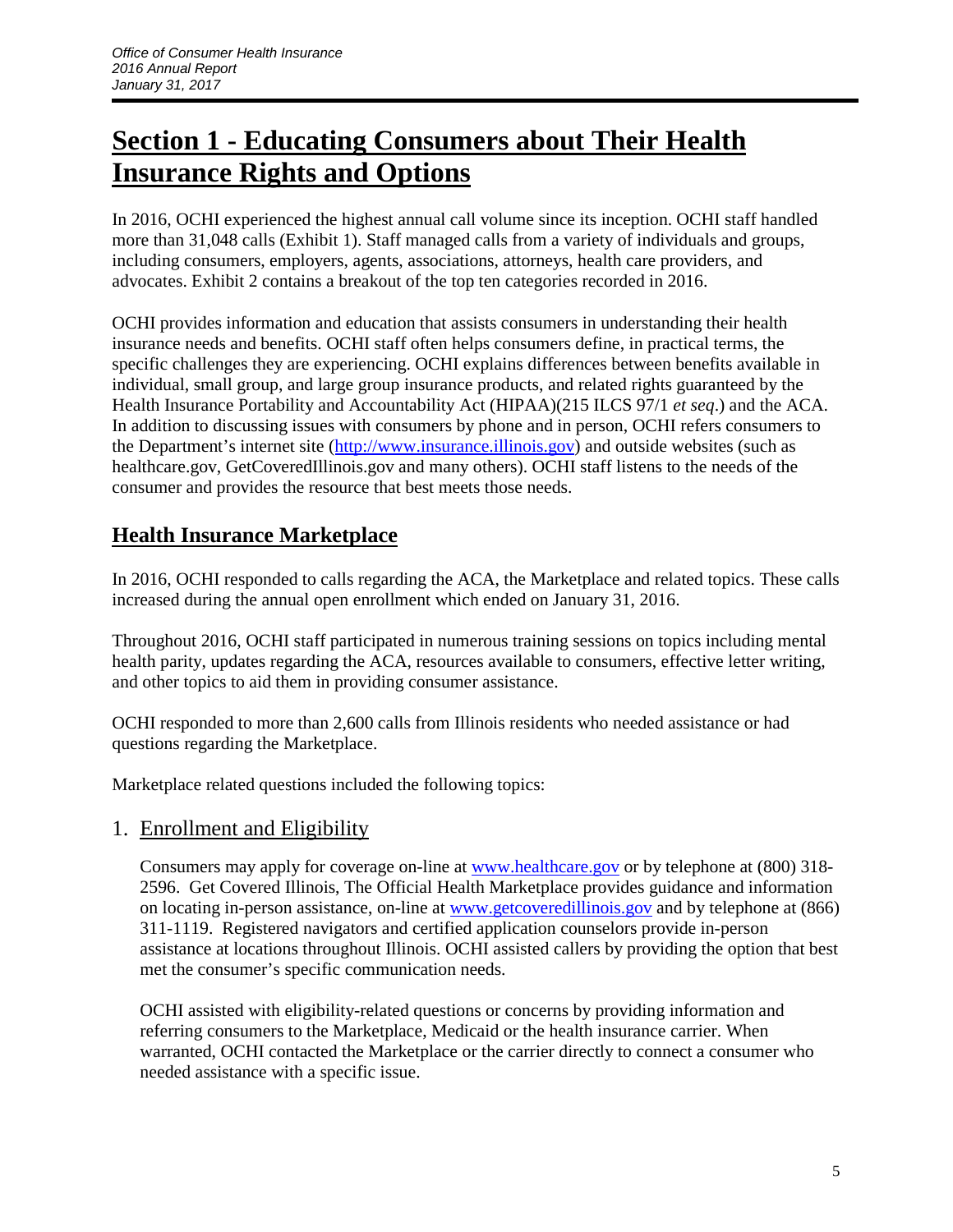## 2. Essential Health Benefits (EHB)

Under the ACA, beginning January 1, 2014, health insurance offered in the individual and small group markets (both inside and outside of the Marketplace) must provide coverage for essential health benefits within at least the following ten categories:

- Ambulatory Service
- Emergency Room Services
- Hospitalization
- Maternity/Newborn
- Mental Health and Substance Use
- Prescription Drugs
- Rehabilitative and Habilitative Services
- Laboratory
- Preventive Services
- Pediatric Services

In Illinois, EHB are based on a benchmark plan (Blue Cross Blue Shield of Illinois Blue Advantage Plan) and include state mandates. Insurance policies must cover EHB in order to be certified and offered in the Marketplace.

The ACA requires coverage for pediatric dental services. The pediatric dental plans may be purchased as a part of a QHP or may be purchased as a stand-alone plan.

Adult dental coverage is not required be the ACA and is not generally provided with a QHP, but may be purchased as a stand-alone plan.

OCHI addressed questions regarding Illinois EHB requirements by accessing Department checklists on-line at [http://insurance.illinois.gov/Main/industry.asp.](http://insurance.illinois.gov/Main/industry.asp)

### 3. Premium Tax Credits and Cost Sharing Reductions

OCHI analysts answered questions regarding premium tax credits and cost sharing reductions in 2016. OCHI advised consumers that individuals who purchase a QHP in the Marketplace may qualify for federal premium tax credits and cost sharing reductions that would help lower premiums for individuals with household incomes between 100 percent and 400 percent of the federal poverty level (FPL). Based on income information provided, OCHI staff directed consumers to the appropriate resource to obtain coverage (the Marketplace or the Illinois Department of Health Care and Family Services (HFS) for Medicaid and All Kids enrollment.

Premium tax credits help consumers afford health coverage purchased through the Marketplace by lowering their monthly premium costs. Advance payments of the tax credit can be used to lower monthly premium costs or they may be refunded at the end of the year through federal income tax returns.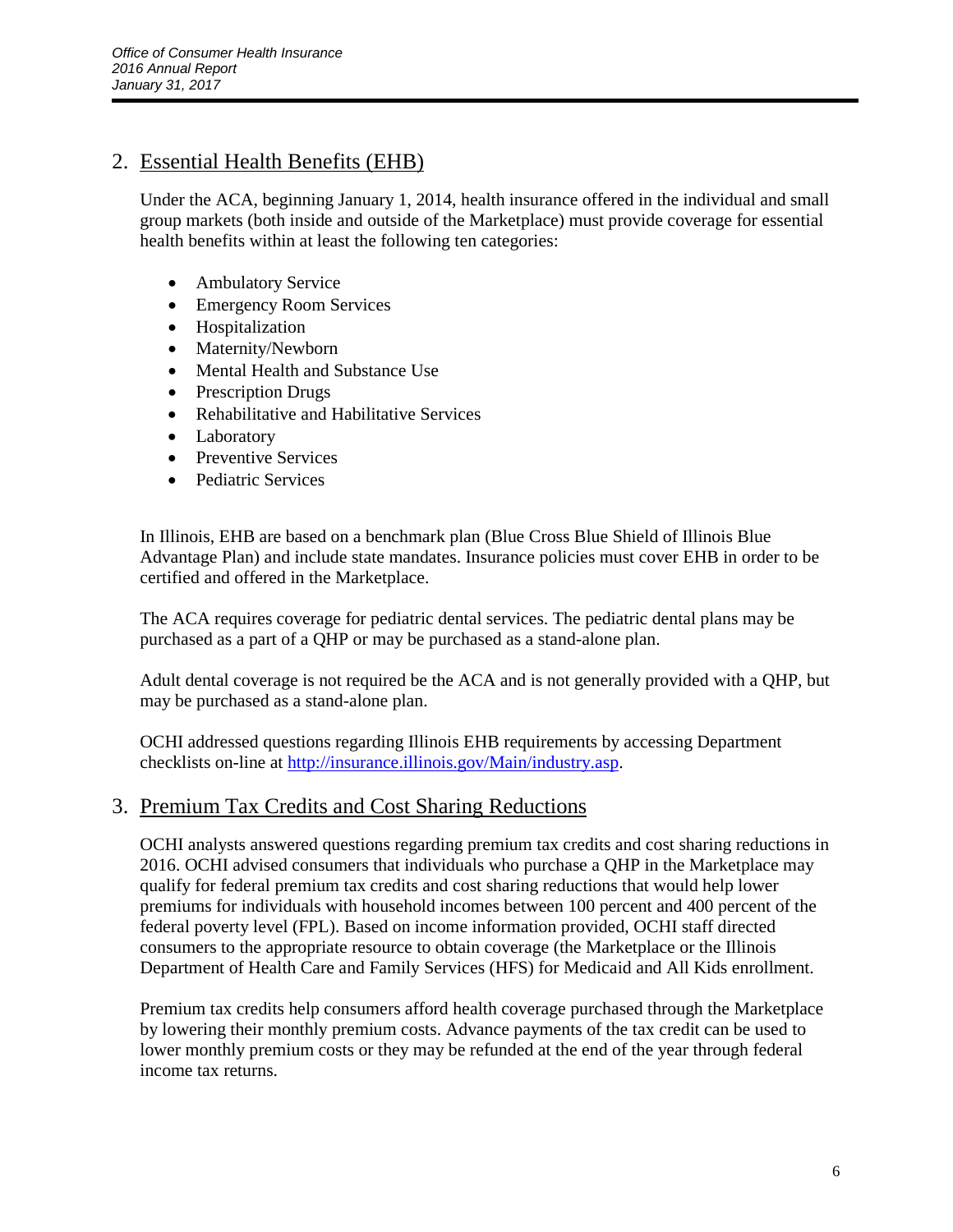| <b>Income Level</b> | <b>Premium as a Percent of Income</b> |
|---------------------|---------------------------------------|
| Up to $133\%$ FPL   | 2% of income                          |
| 133 - 150% FPL      | $3 - 4\%$ of income                   |
| 150 - 200% FPL      | $4 - 6.3\%$ of income                 |
| 200 - 250% FPL      | 6.3 - $8.05\%$ of income              |
| 250 - 300% FPL      | 8.05 - 9.5% of income                 |
| 300 - 400% FPL      | 9.5% of income                        |

Consumers who purchase a Silver Plan on the Marketplace may also be eligible for cost sharing reductions, which may lower their out-of-pocket costs by reducing deductibles, coinsurance, and copayments, or similar charges. Cost sharing reductions do not affect premiums, balance billing amounts for out-of-network providers, or the cost of non-covered services.

### 4. Qualified Health Plans (QHPs)

Under the ACA, beginning in 2014, the Federal Marketplace and Illinois Marketplace certifies as QHPs insurance plans that provide EHB and follow the established limits on cost sharing (such as deductibles, copayments, and out-of-pocket amounts), along with other requirements. Only an insurance company or consumer operated and oriented plan (CO-OP) may sell QHPs and they must offer at least one silver and one gold plan.

During 2016, ten carriers offered QHPs in Illinois:

- 1. Aetna Health Inc.
- 2. Celtic Insurance Company (Subsidiary of Centene Corporation)\*
- 3. Coventry Health Care of Illinois, Inc. (Subsidiary of Aetna Inc.)
- 4. Coventry Health and Life Insurance Company (Subsidiary of Aetna Inc.)
- 5. Harken Health Insurance Company (Subsidiary of United Healthcare, Inc.)
- 6. Health Alliance Medical Plans, Inc.
- 7. Health Care Service Corporation, a Mutual Legal Reserve Company (Blue Cross and Blue Shield of Illinois)
- 8. Humana Health Plan, Inc.
- 9. Land of Lincoln Mutual Health Insurance Company
- 10. United Healthcare of the Midwest, Inc.

\*New to Marketplace for 2016

A majority of counties showed an increase in plan choices compared to 2015. The number of plans increased to 480 choices in 2016 from 410 in 2015. Residents in all counties had a minimum of 37 plans choices, reduced from 56 in 2015 in the Individual Marketplace. All counties had gold, silver, bronze and catastrophic plans available for purchase in the Individual Marketplace.

In 2016, Illinois certified five issuers to sell plans on the Marketplace for 2017 coverage. <http://insurance.illinois.gov/HealthInsurance/IllinoisRateAndPlanAnalysis2016.pdf>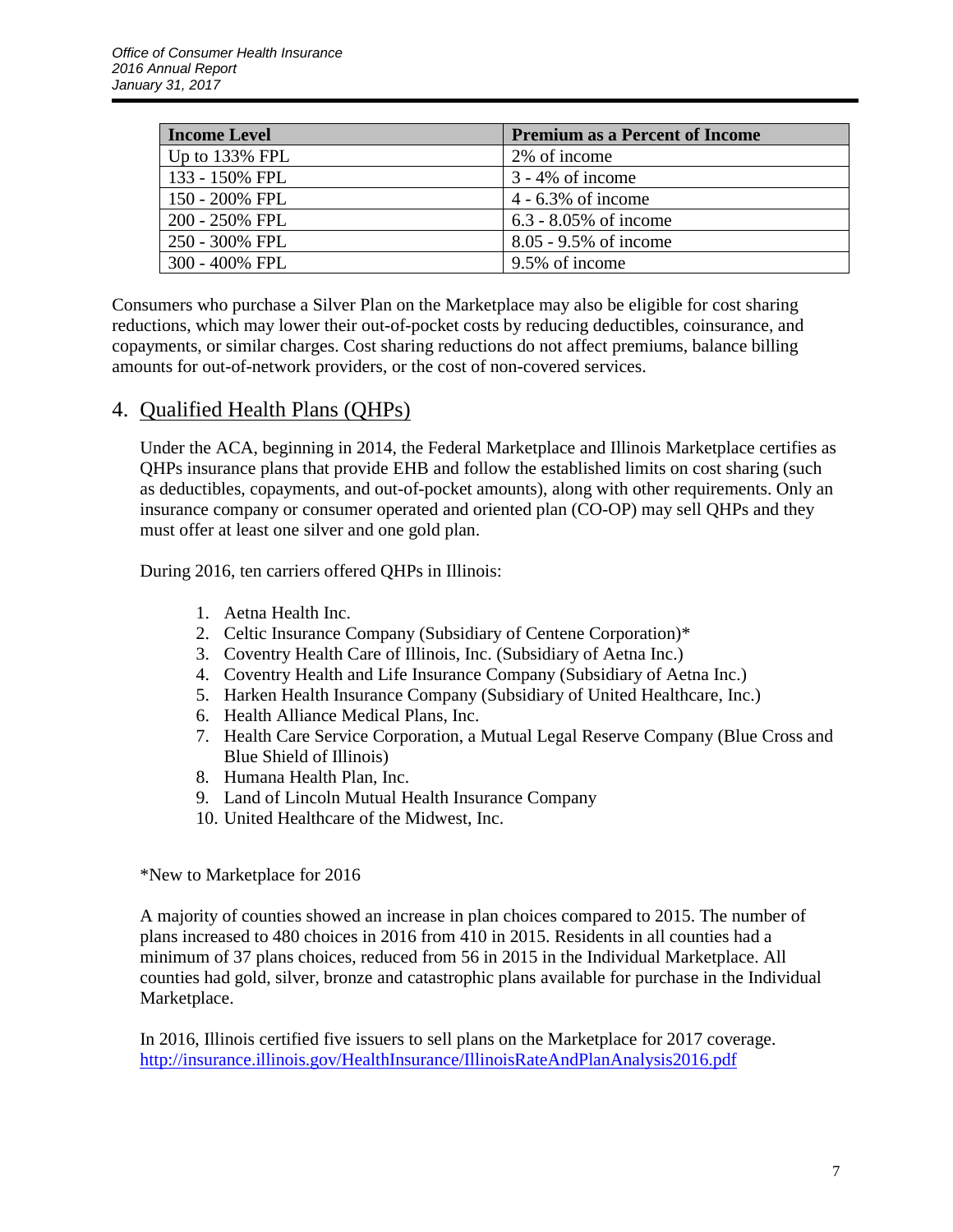Nine dental carriers offered plans on exchange for individuals and small groups.

- 1. Best Life and Health Insurance Company
- 2. DSM USA Insurance Company, Inc.
- 3. Dentegra Insurance Company
- 4. Delta Dental of Illinois
- 5. Guardian Life Insurance Company of America
- 6. First Commonwealth Insurance Company (Subsidiary of Guardian Life)
- 7. Humana Insurance Company
- 8. Health Care Service Corporation, A Mutual Legal Reserve Company (Blue Cross and Blue Shield of Illinois)
- 9. Metropolitan Life Insurance Company

Note: Twelve carriers offered plans off exchange for 2016.

### 5. Provider Network Changes

For 2016, some issuers submitted QHPs with narrowed provider networks in order to minimize premium increases.

### 6. Consumer Operated and Oriented Plan (CO-OP)

The ACA gave consumers and small businesses the option of choosing a health plan offered by a CO-OP. CO-OPs are private, not-for-profit insurers governed by their members to provide consumer-friendly health insurance options. These plans use any profits to benefit members, giving them more control over their coverage through actions to lower premiums, improve health benefits, improve the quality of their members' health care and contribute to the stability of coverage. The first and only federally approved CO-OP in Illinois was Land of Lincoln Mutual Health Insurance Company (LLH).

In July 2016, the Department announced a decision based on LLH's financial position after the federal Centers for Medicare and Medicaid Services (CMS) did not allow the suspension of the LLH's federal Risk Adjustment Program liability to place the CO-OP in the rehabilitation process to protect Illinois consumers. This decision resulted in a Special Enrollment Period (SEP) for LLH members to purchase coverage from other issuers prior to the deadline of September 30, 2016. As of July 2016, LLH provided health insurance to approximately 49,000 Illinois residents.

### 7. Individual Share Responsibility Provision

The ACA requires individuals to:

- have health coverage (which provides minimum essential coverage) through an employer, directly from an insurance company, or through the Marketplace; or
- qualify for an exemption; or
- make a payment when filing their federal tax return.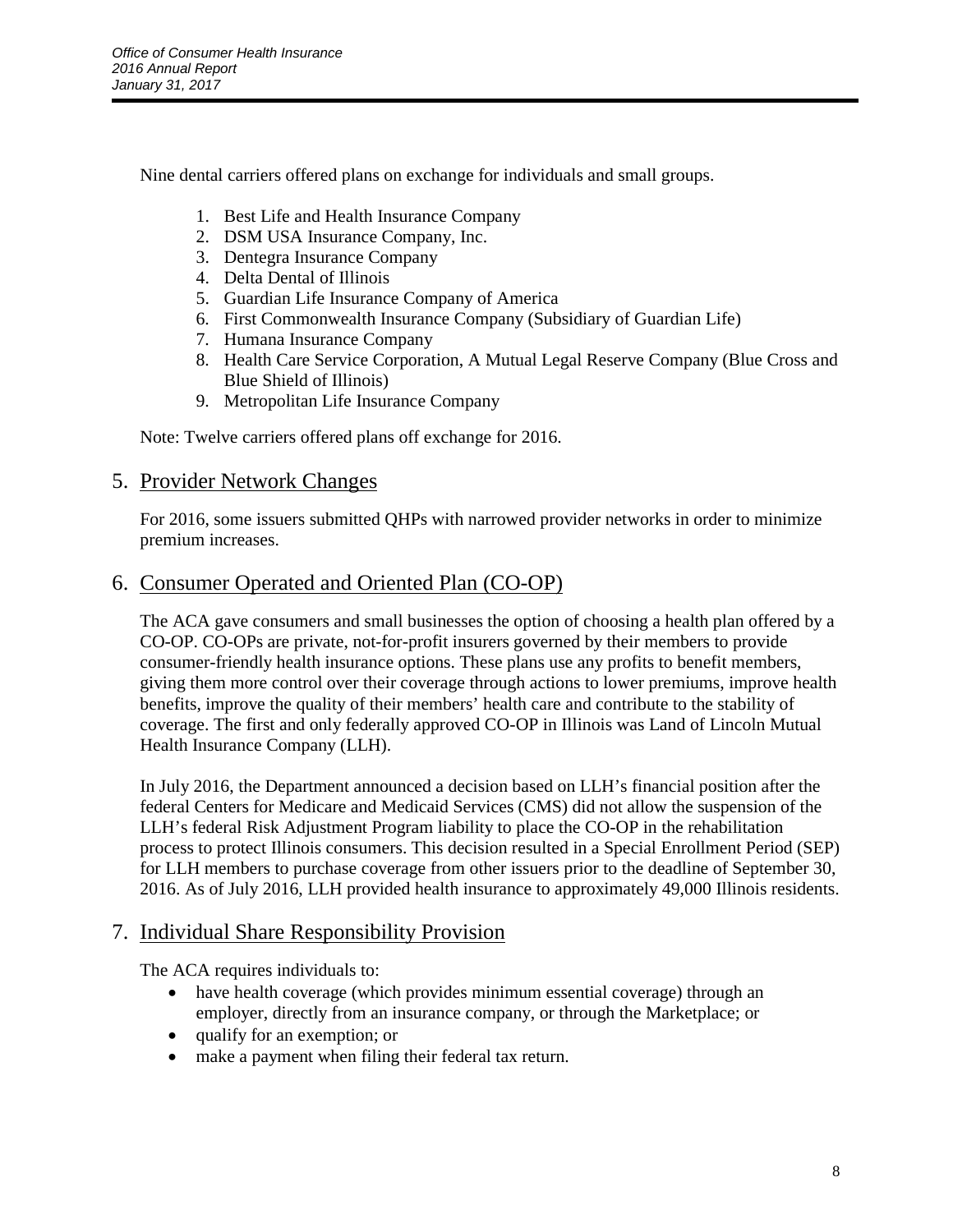## 8. Small Business Health Options Program (SHOP) and Small Business Tax Credits

OCHI received only 62 calls regarding this topic, a 50% reduction from 2015. OCHI staff provided callers with information regarding the availability of the SHOP Marketplace where small businesses with fewer than 50 employees could purchase coverage.

Small businesses with fewer than 25 full-time equivalent employees making an average of \$50,000 or less, per year, may qualify for the small business health care tax credit worth up to 50% of the employer's contribution toward employee premium costs. This tax credit is available only if coverage is purchased through SHOP.

In 2016 SHOP offered three plans.

- 1. Health Alliance Medical Plan, Inc.
- 2. Health Care Service Corporation, a Mutual Legal Reserve Company (BCBSIL)
- 3. Land of Lincoln Mutual Health Insurance Company

In 2017 SHOP offered two plans.

- 1. Health Alliance Medical Plan, Inc.
- 2. Health Care Service Corporation, a Mutual Legal Reserve Company (Blue Cross and Blue Shield of Illinois)

### **Health-Related Issues Other than Marketplace**

- In addition to the ACA-related calls, OCHI continued to receive calls requesting information on many other topics including the following: How to file for an independent review of a claim or service denied for medical necessity, pre- existing condition, or rescission;
- How to file a complaint with the Department regarding administrative denials or unsatisfactory payments;
- How to navigate provider network changes;
- How to contact an insurance company directly;
- Questions regarding state health insurance laws and rules; including mental health parity
- Questions regarding rate increases; and
- How to continue coverage upon loss of employment or a change in family dynamic such as birth, death, divorce or legal separation.

OCHI continues to provide services to Illinois consumers who experience problems with insurance carriers, have questions about Illinois insurance laws and the impact of federal law, have concerns regarding rate increases, and are unable to find coverage due to cost or access.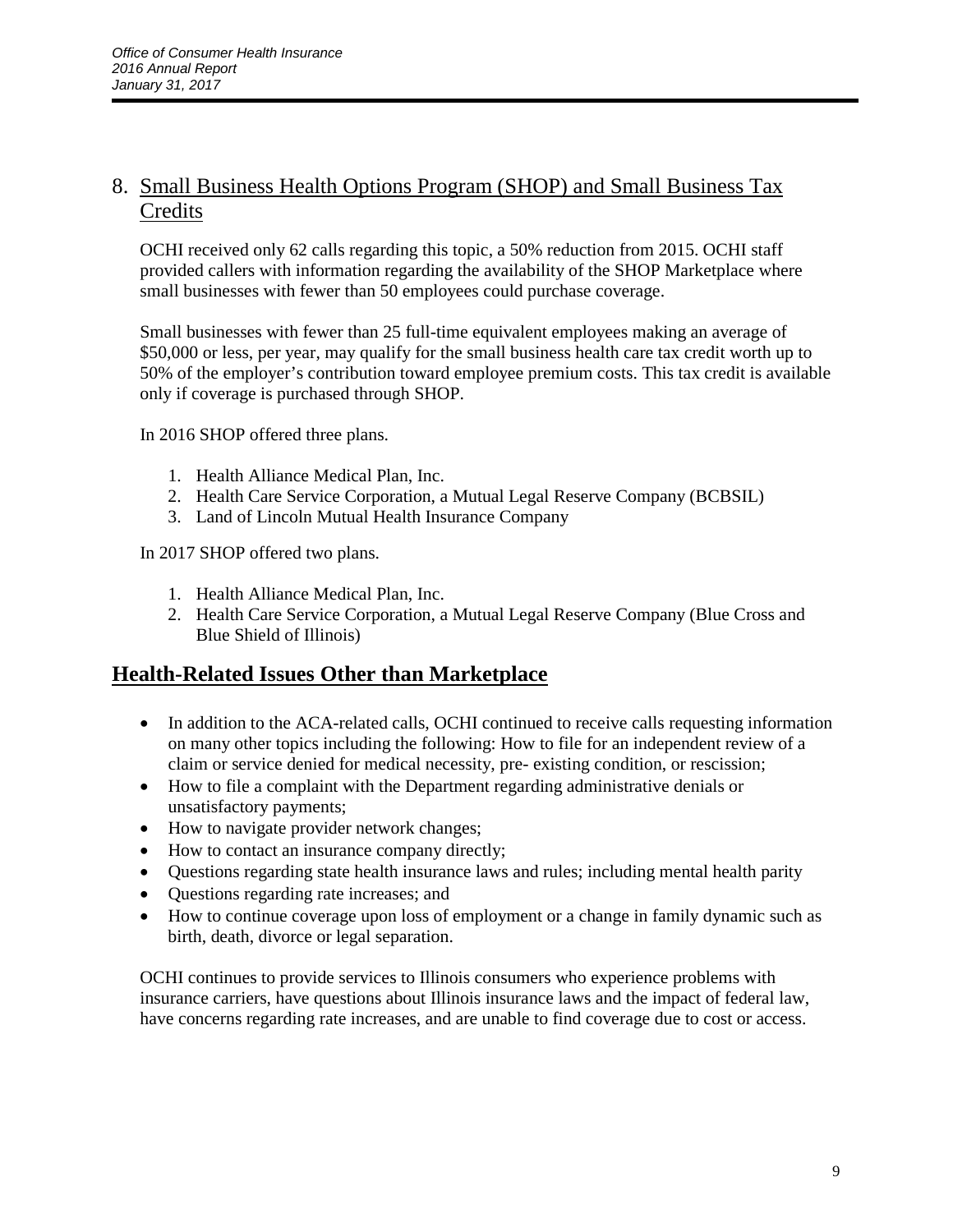### **1. Claim-Related Appeals**

Claim-related appeals continue to be one of the top reasons for calls. OCHI spoke to 5,267 callers regarding this topic. Questions included claim denials, unsatisfactory claim payments, and contract exclusions. OCHI responded to callers by explaining the internal appeal process and explaining situations that warrant filing a complaint with the Department. OCHI staff participated in specialized training to assist with identification of mental health parity claim denials.

Some callers were advised that their claim denials might warrant filing an external review request with the Department. According to the Health Carrier External Review Act, consumers have the right to file an external review request for denial of coverage on the basis of medical necessity, rescission of coverage, preexisting conditions and/or if the service or treatment is believed to be experimental and/or investigational. OCHI and the external review staff handled nearly 5,000 calls from and to consumers, health care providers, carriers, Independent Review Organizations (IROs) and authorized representatives regarding this topic.

### **2. Consumer Assistance and Education**

Many calls to the OCHI toll-free numbers do not fall under the jurisdiction of the Department of Insurance. However, OCHI's mission includes referring consumers to the appropriate resource for assistance. Those referrals account for a significant volume of calls. Examples of consumer referrals include: calls related to self-insured plans, Medicaid questions, Marketplace escalations, calls intended for other state agencies, calls for the carriers, and calls for other areas within the Department. OCHI assisted nearly 23,000 callers by listening to their needs and guiding them to the appropriate place for assistance.

### **3. Insurance Law**

In 2016, OCHI assisted 1,552 callers about various state and federal insurance laws. As in past years, questions regarding federal and state continuation of coverage laws accounted for the majority of these questions. Other laws of special interest included questions about the:

- a. Infertility coverage mandate;
- b. Autism coverage mandates;
- c. Coordination of benefits and
- d. Mental health parity.

### **4. General Company Information**

OCHI received 1,619 questions from consumers seeking general information about a carrier. Many of the callers requested address and phone numbers for companies. OCHI also provided callers with the complaint history of specific carriers and rating information accessed at A.M. Best Rating Services which rates companies based on their financial status and ability to pay claims.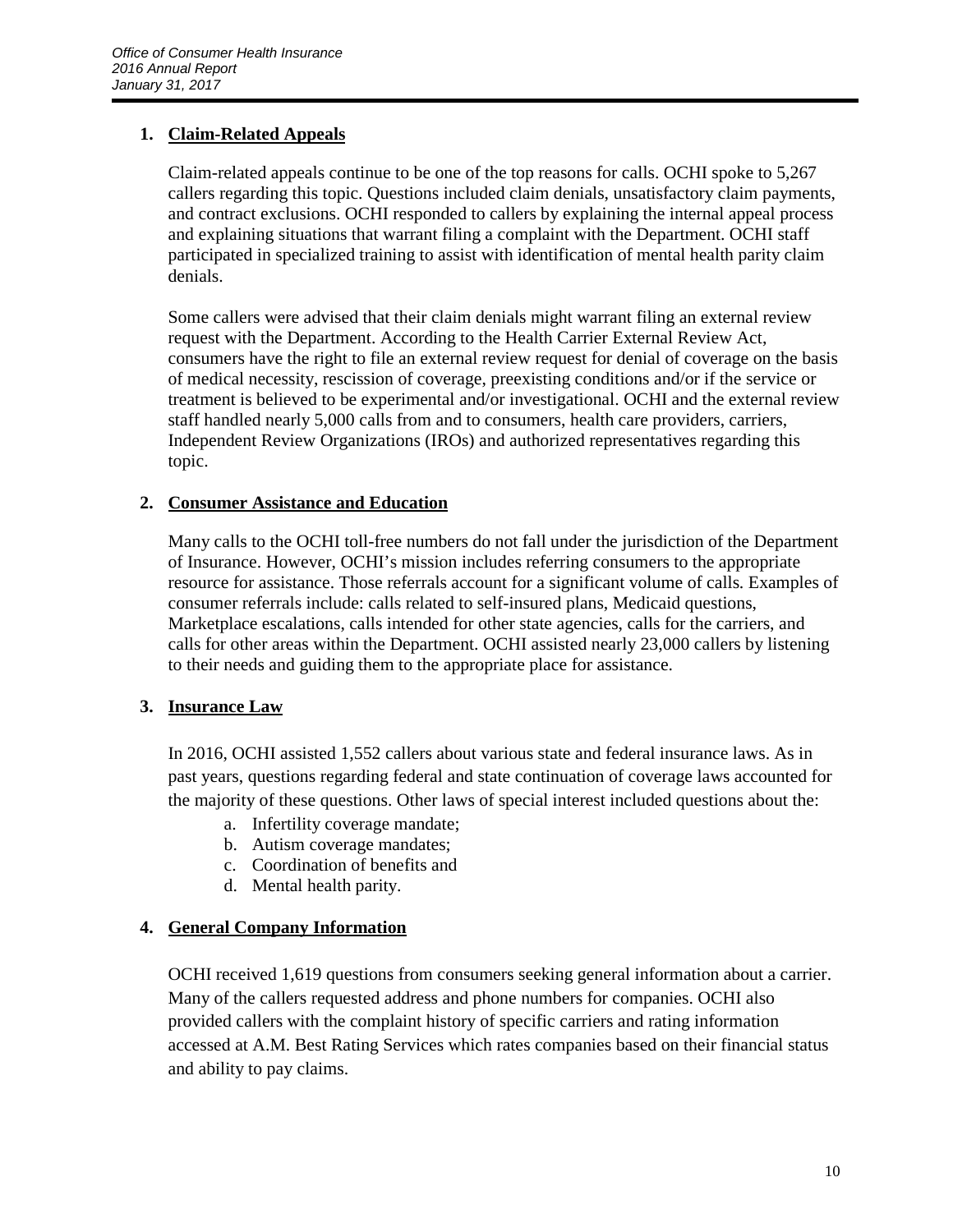### **5. Internal Appeals/External Review**

OCHI noted 981 entries into the PIRT system regarding callers with questions about how to file internal appeals and external reviews. In addition to the callers to the OCHI hot-line, the external review hot-line received more than 4,332 calls related to this topic.

### **6. Uninsured Ombudsman and Shopping for Coverage**

OCHI spoke to nearly 1,116 consumers regarding resources available through the Uninsured Ombudsman or for assistance in shopping for coverage such as long-term care coverage and Medicare Supplement (Medigap) coverage. OCHI used the resources from OAR to assist uninsured callers and direct them to medical clinics, pharmaceutical companies, and other entities that provide medical care for free or at a discounted rate. For those looking for other types of coverage, OCHI provided complaint history information and answered questions about the options available to the consumer. Additional information regarding the activities of the Uninsured Ombudsman is included in Section 5 of this report.

### **7. Premium Billing Problems and Rates**

OCHI spoke to 526 callers regarding billing problems with insurance carriers. The OCHI team assisted consumers having difficulty with effective dates, premiums, billing or other similar issues.

Consumers also called regarding long-term care coverage rate increases. Some consumers experienced rate increase in excess of 100% for their long-term care coverage. OCHI explained how rates are filed with the Department and encouraged consumers to file complaints in order to shed more light on this situation.

### **8. Other topics explored by callers to OCHI during 2016 included:**

- $\triangleright$  Shopping for Coverage questions regarding the types of products available and asking for information regarding those products in order to make an informed decision;
- $\triangleright$  Disability insurance questions and concerns regarding problems with disability insurance;
- $\triangleright$  Marketing issues questions and concerns regarding how carriers, producers and the Marketplace marketed coverage;
- $\triangleright$  Confirming status of complaints made against carriers; and
- $\triangleright$  Impacts of the Land of Lincoln Co-op receivership and Special Enrollment Period.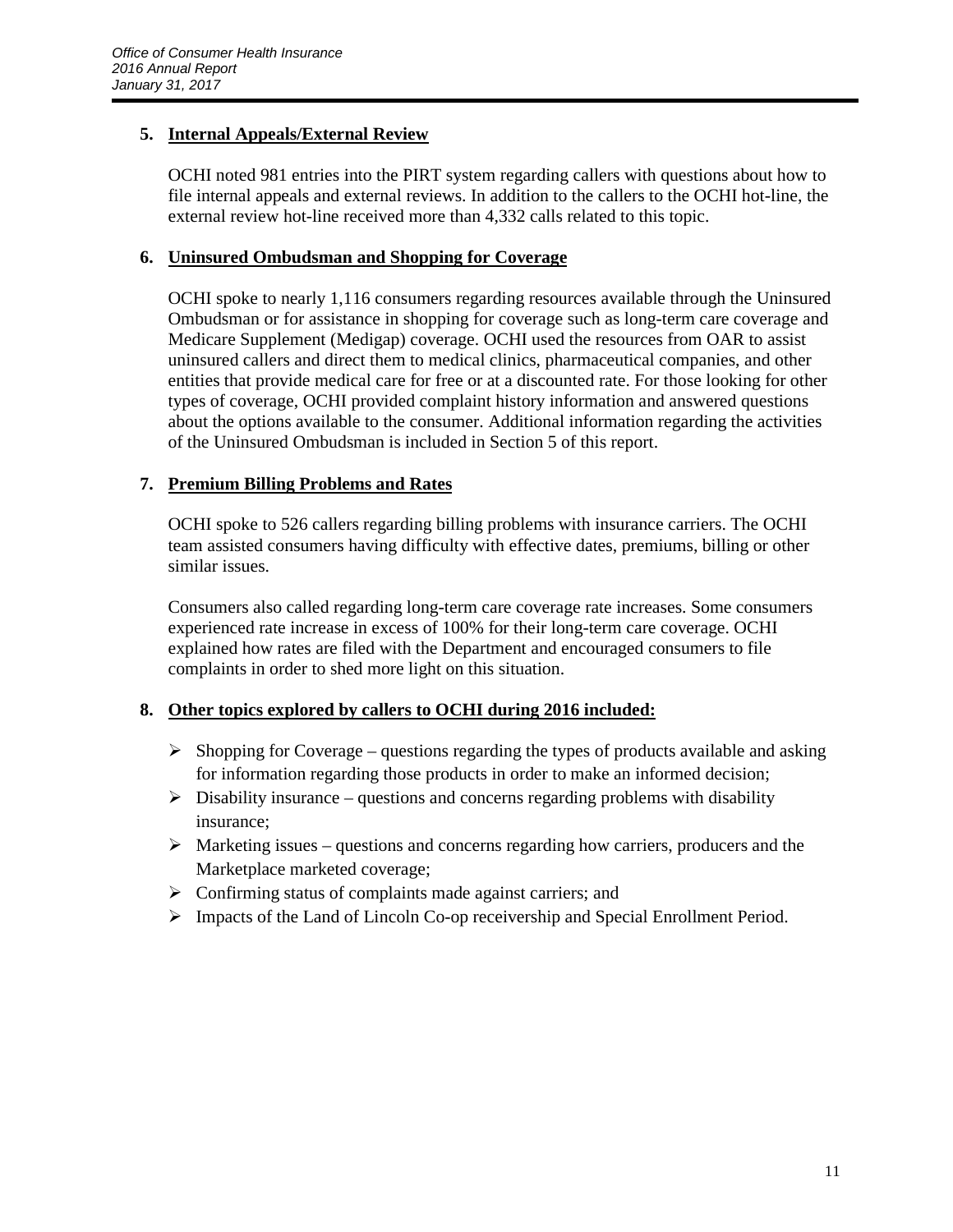## **Section 2 - Helping Consumers Navigate Appeals, Complaints and External Reviews**

## **Appeal Rights**

OCHI responded to many callers who had concerns regarding the Health Insurance Marketplace. Concerns from callers included:

- a. Marketplace determinations that some or all children of a household were potentially eligible for Public Aid causing the application to be transferred to HFS (causing a delay in coverage) although parent's income was over the minimum threshold;
- b. Denials of advance tax credits and/or cost sharing reductions which they believed they should have qualified for;
- c. Miscalculation of advance premium tax credits;
- d. Coverage denials due to other reasons;
- e. Inability to qualify for Special Enrollment Periods or to get coverage once qualified;
- f. Miscommunication between the carriers and the Marketplace regarding payment of premiums and effectuation of coverage;
- g. Delays receiving insurance identification cards and policies;
- h. Misunderstanding, by consumers, of distinct provider networks associated with specific plans, even if offered by the same carrier; and
- i. Plans being discontinued for 2017 causing many consumers to search for new coverage.

OCHI assisted callers with all mentioned problems and many others. OCHI helped consumers file appeals of the Marketplace determinations. OCHI also connected consumers with Marketplace and/or HFS staff that could assist depending on the situation. OCHI helped consumers file complaints with the Department when a carrier's action or inaction was in question. In circumstances where a person needed medicine or treatment, OCHI acted as liaison and sent expedited inquiries to the Marketplace, HFS and/or the carrier and then followed up with the consumer to ensure resolution.

OCHI explained special enrollment rights to consumers and explained how they could exercise those rights.

As OCHI continued to work with consumers throughout the year a new development brought challenges for Illinois health insurance consumers and OCHI staff. The Department of Insurance issued a release in mid-July requesting an Order of Rehabilitation for Land of Lincoln Mutual Health Insurance Company. The Department based this decision on LLH's current financial position after federal CMS did not allow suspension of LLH's federal risk adjustment program liability.

This decision caused a sharp increase of calls to the OCHI toll free number. Consumers were directed to the Marketplace to shop for a new plan and were granted a Special Enrollment Period. Consumers were notably upset due to the challenges this change presented in finding a new health plan, new doctors and the financial impacts.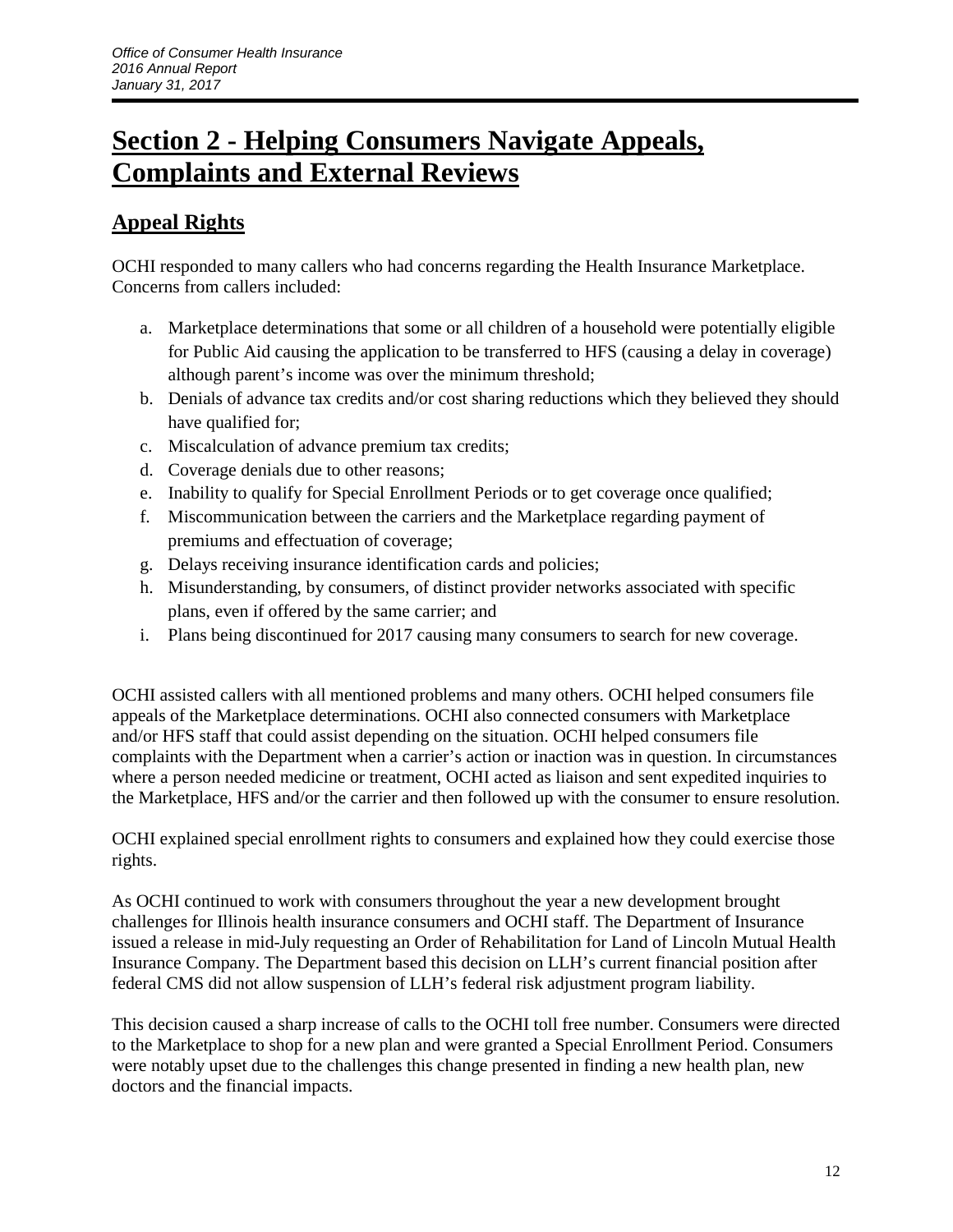## **Internal Appeals**

Under Illinois law, two classifications of health claim denials exist. First, an adverse determination relates to claims that involve medical judgment for which a carrier has found a service, supply, drug or procedure not medically necessary and thus not covered by the plan. Adverse determinations include claims, services, supplies, drugs or procedures denied as being experimental/investigational. Second, administrative determinations include all other types of denials, delays, unsatisfactory payments, referral issues, and contract disputes.

Health carriers must have internal appeal procedures in place for both adverse and administrative determinations. Consumers, or their authorized representative, may file an internal appeal with the carrier within 180 days after receiving an explanation of benefits (EOB) that contains a denial or partial denial of a claim or request for coverage. A carrier may require one or two levels of appeals. In a two appeal level situation, both must be completed within the time frames set forth in the law. Depending on the type of appeal (pre-service, concurrent service or post-service), the time frame for resolving the appeal vary. Additionally, if the medical condition of the patient is urgent, the time frames are expedited.

For administrative determinations, a consumer may file a complaint with the Department at any time. OCHI staff provides access to the Department's complaint form and explains both the complaint and the internal appeal process to the consumer.

For adverse determinations, a consumer must first exhaust his/her internal appeal rights with the carrier. For urgent situations, the consumer may file an expedited internal appeal and/or an expedited external review request. OCHI analysts speak with callers regarding the patient's medical situation and counsel callers regarding the various appeal routes available to them. OCHI analysists closely monitor administrative denial complaints in case external review rights apply. If so, OCHI staff can guide those consumers through the internal appeal process and to the external review process without delay.

## **External Reviews**

As indicated previously, adverse determinations may be handled via the external review process. In addition to medical necessity and investigation/experimental adverse determinations, a consumer may request external review when carriers deny claims due to pre-existing conditions limitations and when a policy has been rescinded.

OCHI assisted consumers faced with adverse determinations through internal appeal procedures (mandated by the Managed Care Reform and Patient Rights Act 215 ILCS 134/45) and the external independent review process (mandated by the Health Care External Review Act 215 ILCS 180). Under the External Review Act, the Department receives requests for external review. After the carrier and the Department confirm eligibility, the Department randomly assigns a registered IRO to review the request.

In 2016, OCHI staff spoke to consumers, health care providers, authorized representatives, insurance carriers, and IROs regarding external review. More than 4,300 calls dealt with the external review process. Among other issues, OCHI staff explained the information needed for the request, the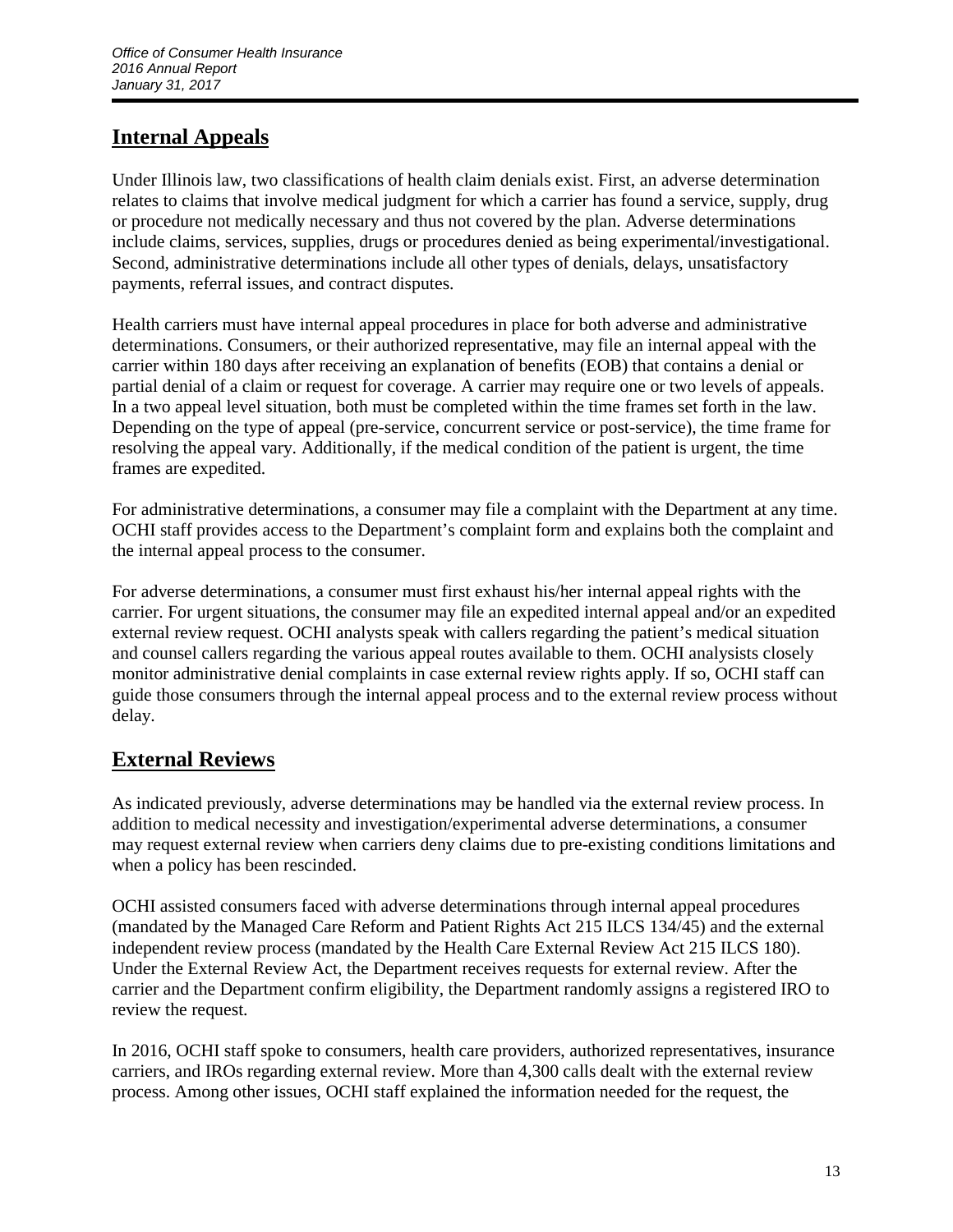relevant time periods, and the patient's health care provider's role in the process. OCHI staff also directed individuals to the on-line external review form.

OCHI staff responded to and closed a total of 2,600 external review requests in 2016. Only five requests did not qualify for external review under state law, but qualified under federal law, and OCHI staff provided information to those requestors regarding how and where to obtain review pursuant to federal law. Others callers (1,800) were not eligible for external review for a variety of reasons including: not exhausting internal appeals, and administrative denials by the issuers which do not meet the statutory external review criteria. The decisions for the 785 external independent reviews completed in 2016 were:

- $\geq$  297 adverse determinations were overturned;
- $\geq 470$  adverse determinations were upheld; and
- $\geq$  18 adverse determinations were partially overturned.

These results provided a positive outcome for many Illinois health insurance consumers who would have otherwise been denied services or payment.

The 785 completed reviews were conducted for services under the following categories:

- $\geq 220$  Prescription Drugs
- $\geq 129$  Laboratory
- $\geq 96$  Surgical
- $\geq$  74 Other Services, including skilled nursing care and facilities
- $\geq$  61 Mental Health
- $>$  52 Durable Medical Equipment
- $\geq 46$  Imaging
- $\geq 28$  Testing
- $\geq 26$  Substance Use
- $\geq 24$  Oncology
- $\geq 15$  Therapy, including physical therapy
- $\triangleright$  7 Emergency Services, including air ambulance
- $\triangleright$  7 Hospital, including inpatient services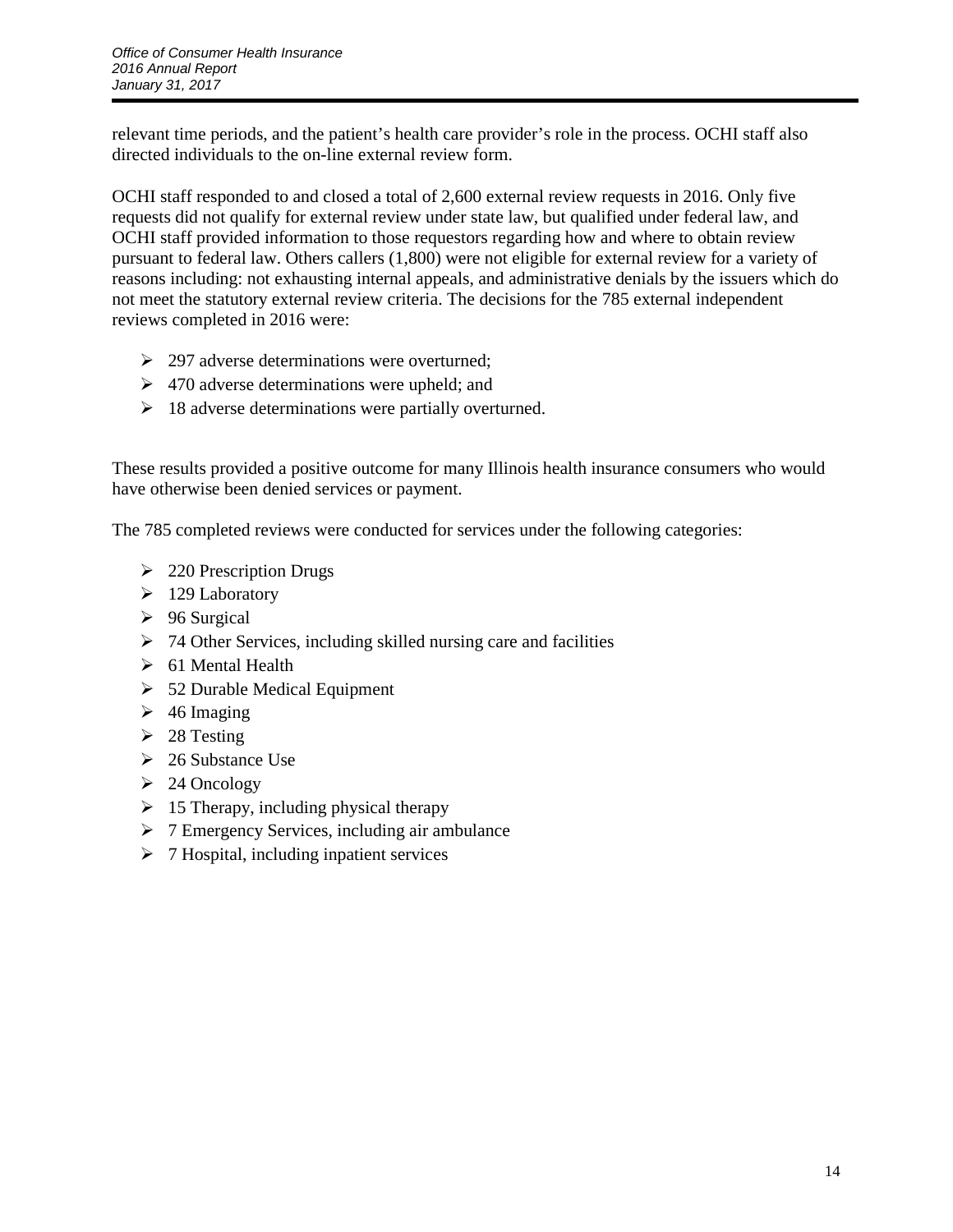## **Section 3 - Additional Services Provided By OCHI**

During the early years of OCHI, the Department established benchmarks for staff to ensure prompt consumer assistance. For example, OCHI staff immediately responds to approximately 90% of incoming calls; OCHI returns more than 99% of all voicemail messages within one hour of receipt; OCHI strives to directly answer the consumer's questions while on the phone or researches the issue of concern and responds to the consumer within 24 hours. OCHI continues to meet all its consumer assistance benchmarks despite the increased volume and complexity of the calls.

In addition to meeting those benchmarks, OCHI staff has taken on additional responsibilities over the past several years.

### **1. Written Inquiries**

In 2016, OCHI staff continued to assist in reviewing and responding to written inquiries from consumers. Written inquiries consist of correspondence that does not constitute a complaint based on one or more of the following reasons: (i) a letter from a consumer addressed to an insurer with a copy to the Department; (ii) a letter of complaint that does not contain enough information for the Department to begin a formal investigation; (iii) a general question about insurance or insurance law; or (iv) a letter requesting assistance on a matter that is not within the jurisdiction of the Department.

### **2. Complaints**

In 2016, OCHI staff assisted the Health Complaint Unit with written consumer complaints. OCHI staff, time permitting, assisted with complaints and had a direct impact on the responsiveness of the unit for Illinois consumers. For example, OCHI analysts are responsible for written complaints that contain potential external review issues. Analysts must handle these complaints in a timely manner to ensure the consumer does not lose external review rights which must be exercised within four months of the date of the adverse determination.

### **3. Emails**

OCHI staff members respond to inquiries sent to the Department's general email address [\(DOI.InfoDesk@illinois.gov\)](mailto:DOI.InfoDesk@illinois.gov) available on the Department's website for the public. One OCHI analyst drafts responses to these emails. In 2016, OCHI staff replied to approximately 250 consumer inquiries sent to the general email address.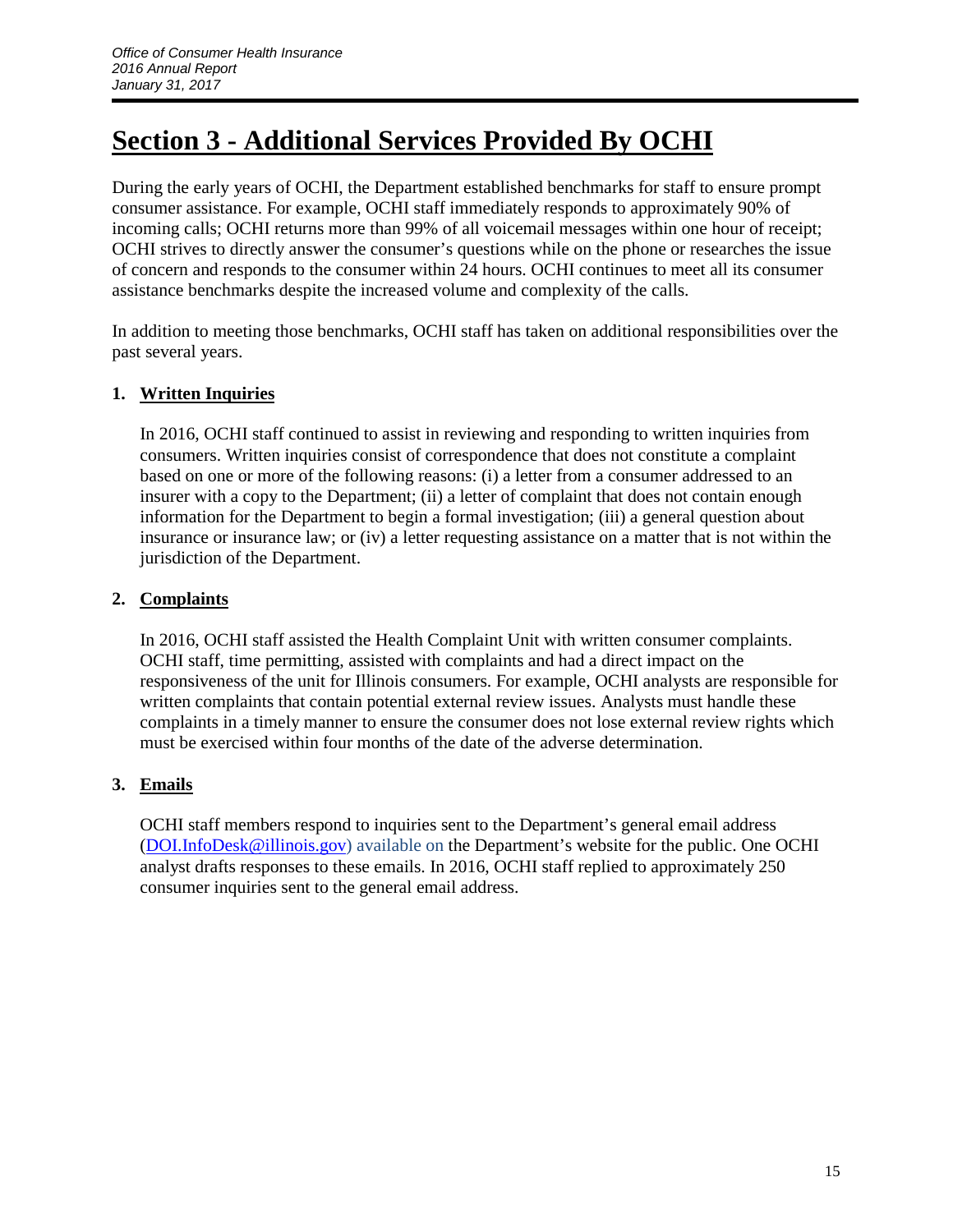## **Section 4 - Expanding Public Awareness of OCHI**

During 2016, OCHI used various methods to expand public knowledge about the services it provides to Illinois consumers.

### **1. Brochures**

In 2016, the Department of Insurance published the following brochures for Illinois consumers, providers, other agencies and agents/brokers.

- a. Consumer Toolkit for Navigating Behavioral Health and Substance Use Disorder– Aids consumers in navigating mental health and substance use disorder (MH/SUD) care through their health insurance plans.
- b. We Are Here For You Reflects the Department's mission and provides important health insurance telephone numbers and websites for state resources.
- c. Uninsured Ombudsman Brochure Provides information for uninsured Illinoisans including websites and telephone numbers for state and federal agencies and programs that provide services to help consumers find qualified health plans. The brochure was recently updated to reflect aspects of Marketplace plans including information on tax credits, discounts on out-of-pocket costs, low cost or free health coverage through Medicaid and information on finding Navigators or Assisters and licensed agents who are reliable and available to explain and help explore options for purchasing health care coverage through the Marketplace.
- d. Premium Rate Review Brochure Provides information regarding premiums, medical loss ratios and the rate review process.
- e. External Review Brochure Provides important information on consumer rights and guidelines.
- $\triangleright$  Most brochures are available in multiple languages including English, Spanish, Korean and Polish.

### **2. Fact Sheets**

OCHI, in conjunction with the Department, continues to create and provide Fact Sheets in response to questions received from Illinois consumers. These Fact Sheets, which effectively explain complex insurance issues important to consumers, are available on the Department website at the following web address: (http://insurance.illinois.gov/Main/Consumer Facts.asp). For callers who are unable to access this information via the internet, OCHI staff sends the requested material via U.S. mail.

In 2016, the Department enhanced the Mental Health & Substance Use Disorder Coverage Fact Sheet. This Fact Sheet aids consumers in understanding their rights under the law and the resources available to them including the OCHI Hotline for MH/SUD questions and concerns.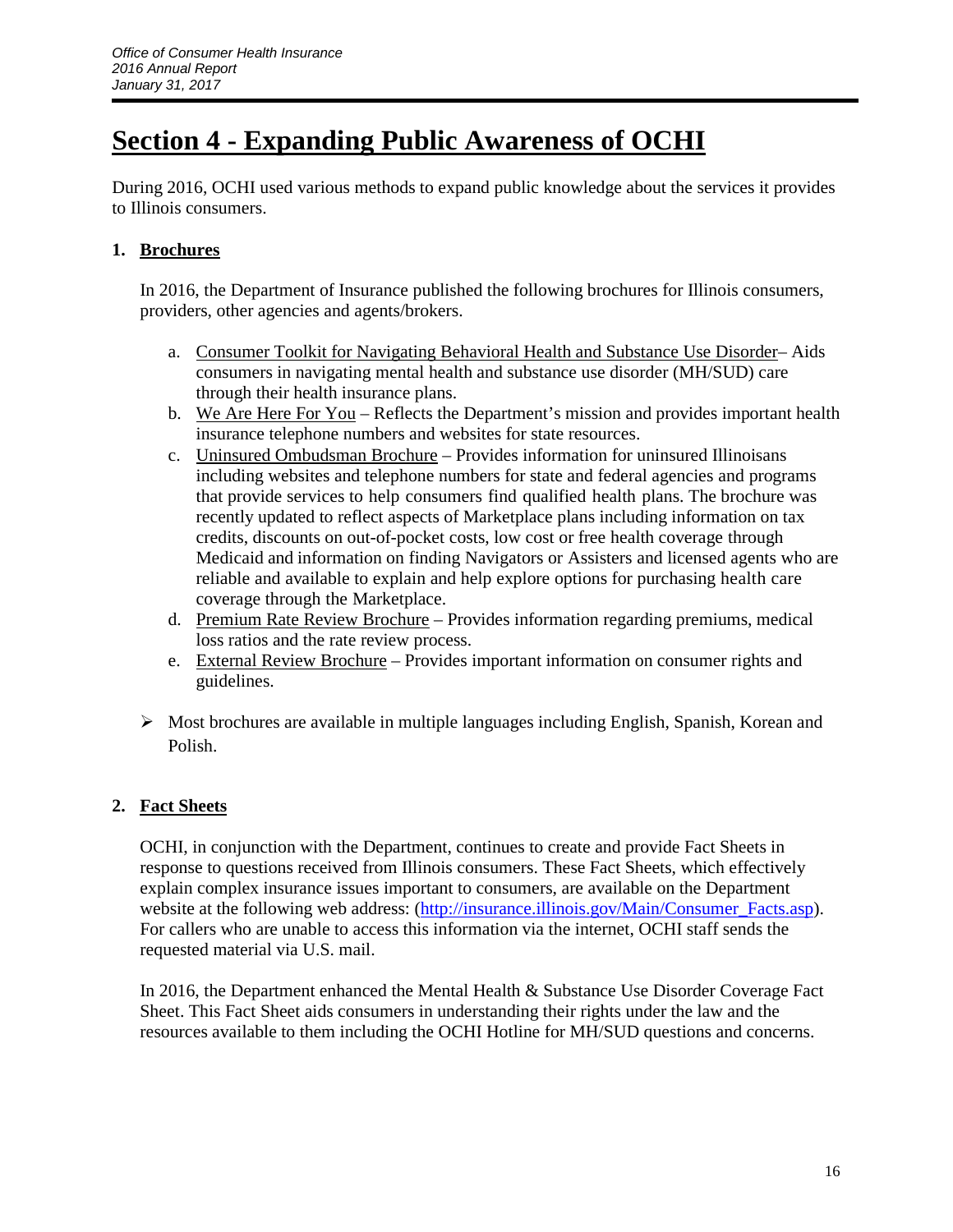### **3. Rapid Response Meetings for Dislocated Workers**

An OCHI staff representative participated in more than 40 Rapid Response meetings providing in-person assistance for more than 5,300 dislocated workers in 2016. The Illinois Department of Commerce and Economic Opportunity schedules these meetings when an employer reports layoffs or will close a business. More information regarding Rapid Response meetings can be found in Section 5.

### **4. Job Fairs and Health Fairs**

An OCHI staff representative participated in Job Fairs and Transition Center events for dislocated workers at the Mitsubishi Motors North America, Inc. plant in Bloomington, Green County Health Fair in Carrollton, the Career Fair in Decatur and the Workforce Investment Job Fair in Decatur, this effort provided in person assistance to more than 1,000 Illinois consumers. More information about these events can be found in Section 5 of this report.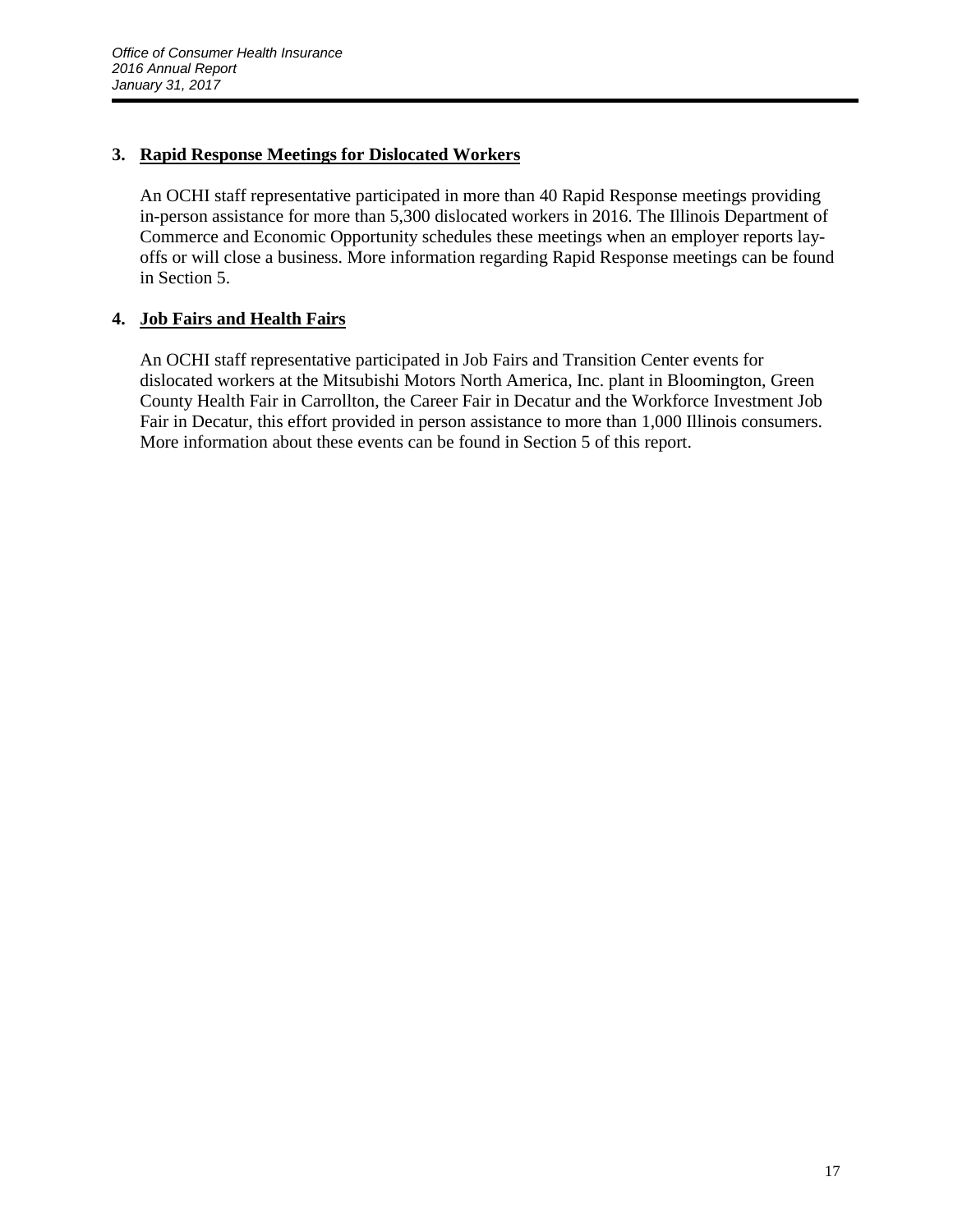## **Section 5 – Uninsured Ombudsman Program**

OCHI established the Uninsured Ombudsman Program (Ombudsman) in 2002 to educate uninsured and underinsured Illinois residents about health insurance options and benefits, including rights guaranteed by state and federal law. The Ombudsman also informs uninsured and underinsured consumers about available resources for low-cost or subsidized medical services. As in previous years, calls came from the following: uninsured persons, advocates, organizations that provide assistance to the uninsured, other state agencies, legislators, insurance agents, and families. Since its inception, the Ombudsman staff has continued to work with various state and local agencies to locate resources that provide medical services to the uninsured and underinsured populations.

In 2016, OCHI staff continued to receive calls from consumers regarding the entire spectrum of health coverage issues, often concerning specific diseases or conditions and the related financial burdens faced by those who are uninsured or underinsured. To provide answers to consumer questions, the Department trains OCHI staff on the relevant sections of the Illinois Insurance Code and the Illinois Administrative Code. General familiarity with certain federal laws and regulations (e.g., ERISA (Employee Retirement Income Security Act) and COBRA (Consolidated Omnibus Budget Reconciliation Act – continuation of coverage)) is also required. Given the unique coverage questions and challenges faced by consumers, particularly relating to disease-specific mandates, OCHI staff uses additional resources, including the internet, as well as information from other state and local agencies (e.g., state and local public health departments), to provide clear and helpful answers. In many cases, OCHI directs uninsured and underinsured consumers to providers of lowcost or subsidized medical services.

## **2016 Rapid Response Workshops for Dislocated Workers**

As in previous years, Ombudsman staff actively participated on the Rapid Response Team for Dislocated Workers. At meetings, team members from various agencies answered questions and provided the most current information about local resources and services for dislocated workers. The Ombudsman staff provided critical information about continuation rights available through the former employer's group health insurance; and information regarding special enrollment rights under HIPAA which allows dislocated workers to enroll on a spouse's employer group health plan.

The Rapid Response Team distributed OCHI folders which include the Ombudsman brochures along with other documents to help consumers through the period of transition after job loss. The Rapid Response Team attended the following workshops and outreach events in 2016: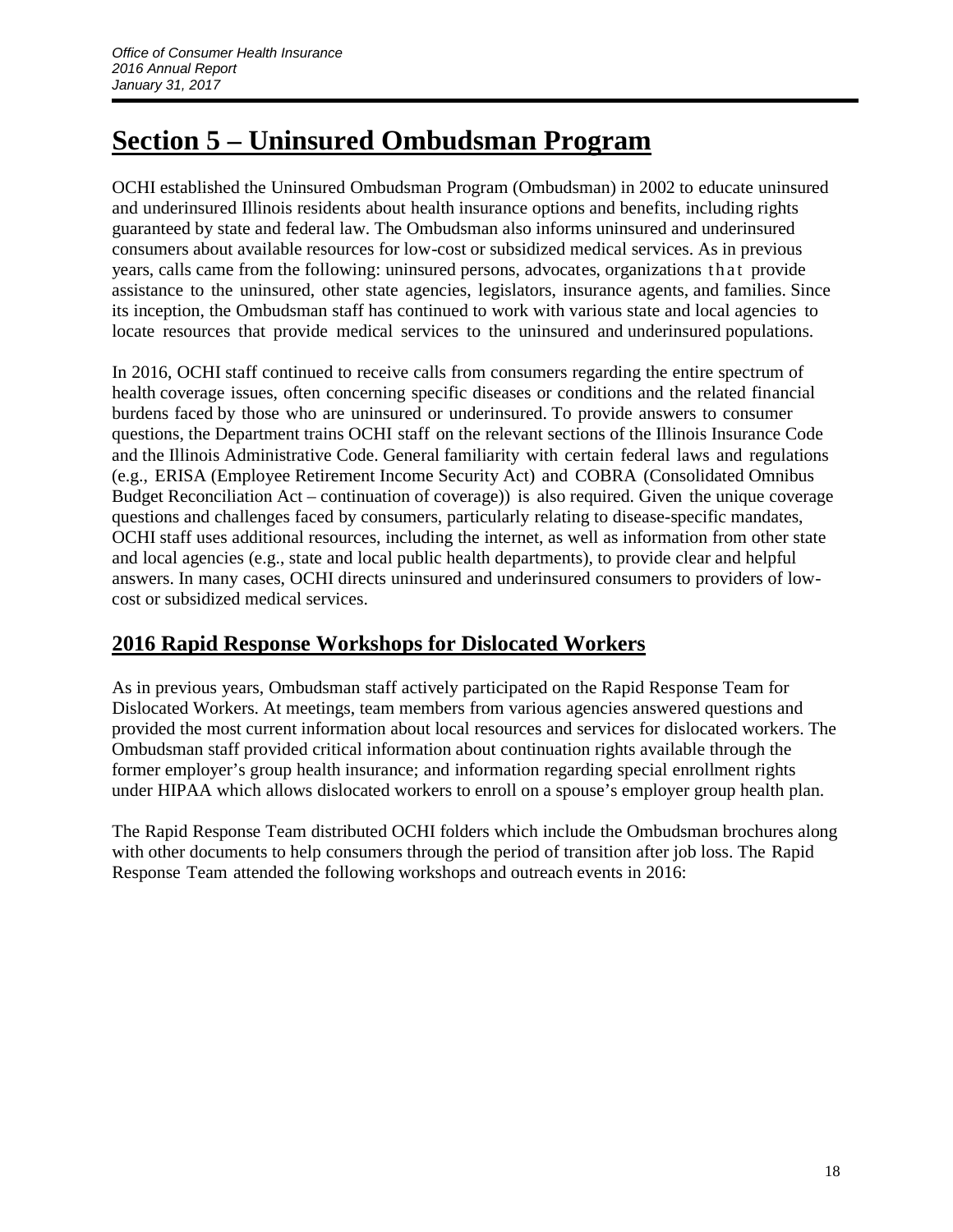| <b>Outreach Event</b>                       | <b>Location</b>     |
|---------------------------------------------|---------------------|
| <b>Richland Community College</b>           | Decatur             |
| Mitsubishi Motors North America             | Bloomington         |
| Lincoln Community Health Fair, Logan County | Lincoln             |
| Green County Health Fair                    | Carrollton          |
| Workforce Investment Job Fair               | Decatur             |
| <b>Resource Fair for Steelworkers</b>       | <b>Granite City</b> |
| Rapid Response Roundtable                   | Springfield         |

| <b>Rapid Response Meetings</b>   |                                |                                     |  |  |
|----------------------------------|--------------------------------|-------------------------------------|--|--|
| <b>Employer</b>                  | <b>Workshop Location</b>       | <b>Number of Employees Impacted</b> |  |  |
| AIG                              | Springfield                    | 70                                  |  |  |
| Airtex Products, LP (4 events)   | Fairfield                      | 146                                 |  |  |
| Alton Steele/U.S. Steel          | Woodriver                      | 62                                  |  |  |
| Amsted rail Co., Inc. (4 events) | <b>Granite City</b>            | 505                                 |  |  |
| Cellular One                     | Danville/Paris                 | 81                                  |  |  |
| Deer Run Mine                    | Litchfield                     | 130                                 |  |  |
| Dynegy (3 events)                | Alton/Baldwin                  | 240                                 |  |  |
| <b>Empire Dock</b>               | Harrisburg                     | 26                                  |  |  |
| Fiskars (2 events)               | Peoria                         | 36                                  |  |  |
| Freight Car America, Inc         | Danville                       | 180                                 |  |  |
| <b>Haag Foods</b>                | <b>Breese</b>                  | 54                                  |  |  |
| <b>ITT Technical Institute</b>   | Springfield                    | 45                                  |  |  |
| K-Mart                           | Morton/Canton/Pekin/Decatur    | 200                                 |  |  |
| LaFarge Corporation              | <b>Grand Chain</b>             | 25                                  |  |  |
| Macy's                           | Peoria                         | 90                                  |  |  |
| Mining Industry-Coal (3 events)  | McLeansboro/Harrisburg/ Marion | 750                                 |  |  |
| Mitsubishi Motors N.A.           | Normal                         | 153                                 |  |  |
| Olin Corp. Winchester Division   | <b>Wood River</b>              | 20                                  |  |  |
| Newton Power Plant               | Newton                         | 50                                  |  |  |
| Pacific Cycle                    | Olney                          | 35                                  |  |  |
| Rexx Energy-Bridgeport           | Lawrenceville                  | 27                                  |  |  |
| Rush Truck Center (2 events)     | Decatur/Mt. Vernon             | 60                                  |  |  |
| Shop-n-Save                      | Peoria                         | 70                                  |  |  |
| <b>Stein Steel</b>               | <b>Wood River</b>              | 33                                  |  |  |
| <b>US</b> Steele                 | <b>Granite City</b>            | 1835                                |  |  |
| Vigo Coal Company                | Mt. Carmel                     | 36                                  |  |  |
| Vuteq and Auto Warehousing       | Normal                         | 320                                 |  |  |
| White County Coal                | Carmi                          | 35                                  |  |  |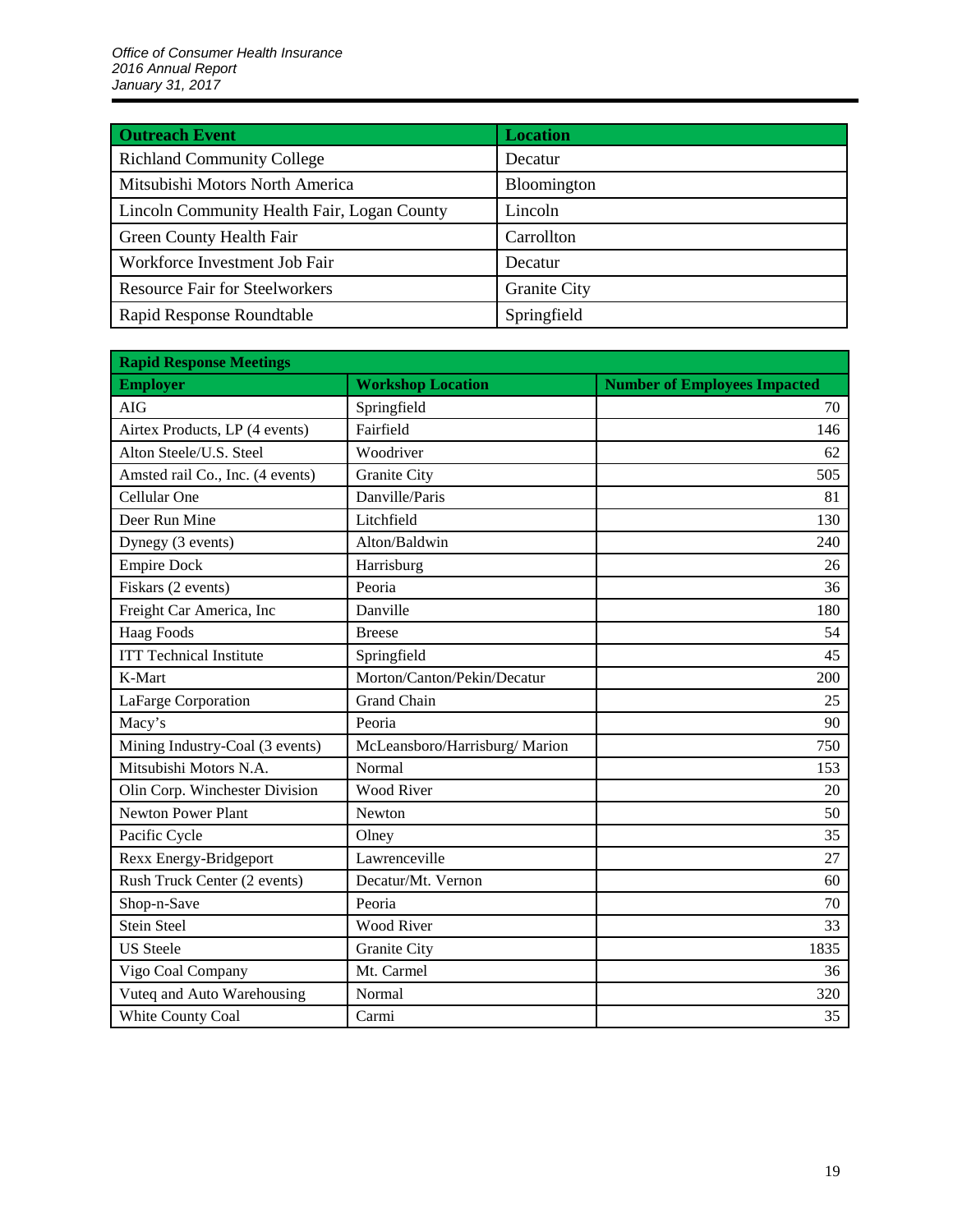## **Section 6 - Market Status, Trends and Recommendations**

## **Market Status**

### 1. Discontinued Products

The Illinois Health Insurance Portability and Accountability Act (HIPAA) of 1997 (P.A. 90- 0030) requires that health insurance companies seeking to discontinue the sale of all health insurance products in the individual, small employer, and large employer markets provide proper notification to the Department and their insureds. The law also requires an insurer to provide notice of a uniform modification to any policy when it makes identical changes to all policies of a certain type. Frequently, consumers who receive a discontinuance or modification notice contact OCHI for guidance.

Activity in 2016 is provided as exhibit 4.

### 2. Transitional Plans

The federal government used its regulatory discretion to allow a number of health plans that did not meet the ACA requirements in the individual and small group markets. The Department, on November 25, 2013, initially announced that Illinois would allow transitional or "grandmothered" plans if carriers wanted to keep them. Several carriers opted to continue those policies for their customers. In 2015, the federal Department of Health & Human Services (HHS) announced an extension allowing State authorities and health insurance issuers to continue transitional policies through December 31, 2017. Illinois decided to allow this option for health insurance issuers and their insured. Information regarding the Illinois determination is located at [http://insurance.illinois.gov/cb/2015/CB2015-06.pdf.](http://insurance.illinois.gov/cb/2015/CB2015-06.pdf)

### 3. Grandfathered Plans

Plans in existence on March 23, 2010 (effective date of the ACA) are referred to as grandfathered plans. These plans may remain in effect without meeting the minimal essential benefit requirements as long as there are no substantial changes to benefits, cost sharing, employer contributions or annual limits. Some portions of the ACA impact grandfathered plans such as a prohibition of lifetime limits; prohibition on rescission except for fraud; coverage of dependents until age 26; and appeal and external review rights. OCHI received many calls regarding grandfathered plans and questions regarding applicability of the various federal and state laws to those plans.

### 4. Large Employer Groups

Under the ACA, large employer groups (50 or more full-time employees) are subject to the Employer Shared Responsibility provisions under section 4980H of the IRS Code, as added by the ACA, if they do not offer affordable health coverage that provides a minimum level of coverage to their full-time employees and their dependents, and if at least one of its full-time employees receives a premium tax credit for purchasing individual coverage on the Marketplace. The IRS offered transition relief for employers who experienced specific situations.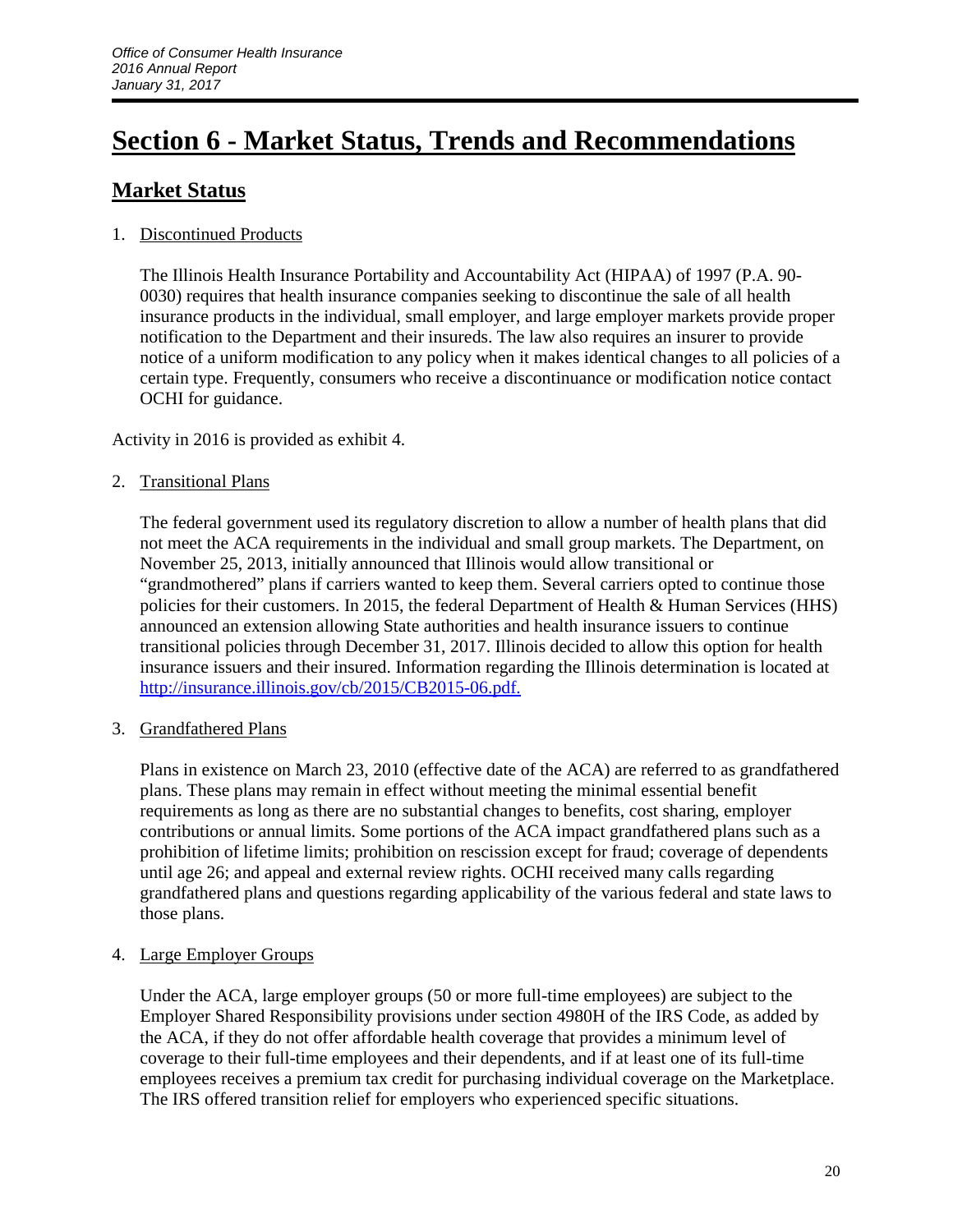Employer sponsored coverage remains the largest segment of the health insurance marketplace, with a large portion being self-insured. OCHI continues to assist consumers who have questions and concerns regarding their employer-based coverage. Some of the ACA protections extend to this market including prohibition of limits on annual benefits, prohibition of lifetime benefits, prohibition on pre-existing conditions, coverage of dependents until age 26, coverage of preventive care, and appeal and external review rights. Various provisions apply to the selfinsured employer groups depending on whether they are grandfathered or not.

### 5. Small Employer Groups

Small employer groups were eligible to purchase coverage on the (Small Business Health Options Program) SHOP Marketplace beginning October 1, 2013 and that continues today. Small employers, if they choose to purchase coverage for employees, must buy a plan that covers Essential Health Benefits. Small employers may be eligible for a tax credit if they provide coverage for employees.

### 6. Other Health Coverage

Insurers continue to market many other types of plans including: Medicare Supplement policies, Medicare Advantage products, Medicare Part D products, disability income insurance, long-term care insurance, and specified disease coverage such as cancer coverage, fixed indemnity policies, short-term health policies, accident-only policies, and credit policies. Many of these plans are supplemental to other coverage and are not considered minimum essential coverage under the ACA. They are considered excepted benefits under the ACA. Others, such as disability coverage and long-term care coverage are policies that consumers buy to fit a different need in the market. These products are still prevalent on the market. OCHI continues to assist consumers who have questions, concerns and complaints with these products and works with other agencies to provide the appropriate referrals and consumer support.

## **Trends and Recommendations**

1. Consumer Education for Department of Insurance Jurisdiction

OCHI receives thousands of calls each year that are outside of Department of Insurance jurisdiction. OCHI analysts work with the consumer to educate them on the resources available to them and the appropriate agency with the authority to assist and resolve their issue. The primary source of consumer confusion is the respective roles of HFS/Medicaid, the Marketplace and the Department of Insurance.

### *Possible Remedy*

An ongoing educational campaign for consumers would increase awareness of OCHI and the role of Medicaid within the State of Illinois. Another option would be to create a statewide combined health plan consumer resource with shared access to Medicaid and commercial insurance information.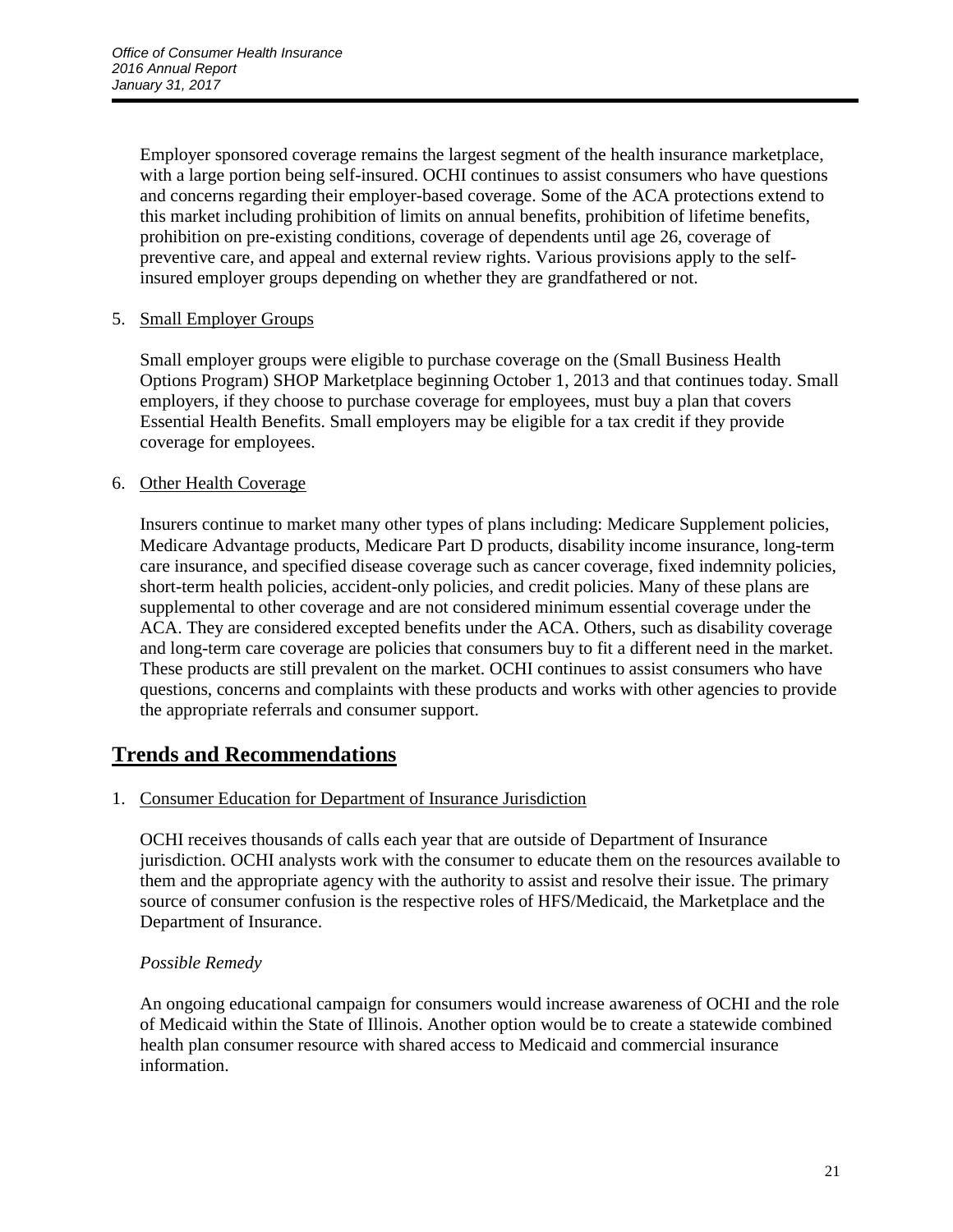### 2. Prescription Drugs; Understanding your Benefits

In 2016, the Department continued to receive complaints from consumers regarding the availability of prescriptions drugs and the cost of those drugs. Consumers did not understand the tiered approach for co-payments, the ability of carriers to exclude specific drugs and overall drug costs created concerns. The number one external review request category dealt with prescription drug benefits when a patient could not take the "suggested" drug, for example a generic vs. brand. Many cases result in a significant out-of-pocket cost difference for the consumer.

### *Possible Remedy*

The Department and OCHI staff works to explain the importance of reviewing plans carefully prior to purchasing, but this continues to be an escalating issue for Illinois consumers.

### 3. Provider Networks – Out-of-network benefits

With the cost of healthcare premiums and out-of-pocket expenses rising, many carriers have narrowed their network selection and offer managed care/HMO (health maintenance organization) products versus the open access of a broad PPO (preferred provider organization) product. Consumers have expressed concerns over this trend, the limited choices available to them and the high out-of-pocket costs when going out-of-network.

### *Possible Remedy*

The Department increased its review of the provider networks for plans marketed in 2016. Fact Sheets explaining how provider networks work (Provider Network Fact Sheet) and the ramifications of going out-of-network (Out-of-Network Benefits) are posted on the Department's website at [http://insurance.illinois.gov/HealthInsurance/HealthInsurance.asp.](http://insurance.illinois.gov/HealthInsurance/HealthInsurance.asp)

Other states such as New York and New Jersey are addressing this issue. New York passed a law in August 2015 that requires carriers to provide examples of how much they will pay for common medical procedures out-of-network and how those amounts compare to typical charges. The law also requires that the carriers provide accurate information when members call and that they make information available in writing and on their websites that reasonably permits a policyholder or prospective policyholder to estimate the anticipated out-of-pocket cost for out-ofnetwork services.

OCHI recommends amending 215 ILCS 5/356z.3 to require full disclosure to callers or written pre-certification requests determining if the anticipated provider is in-or out-of-network and advising the insured of the estimated amount that the insurer will pay. Also, incorporate portions of the New York law that would make it easier for the consumer to access this information.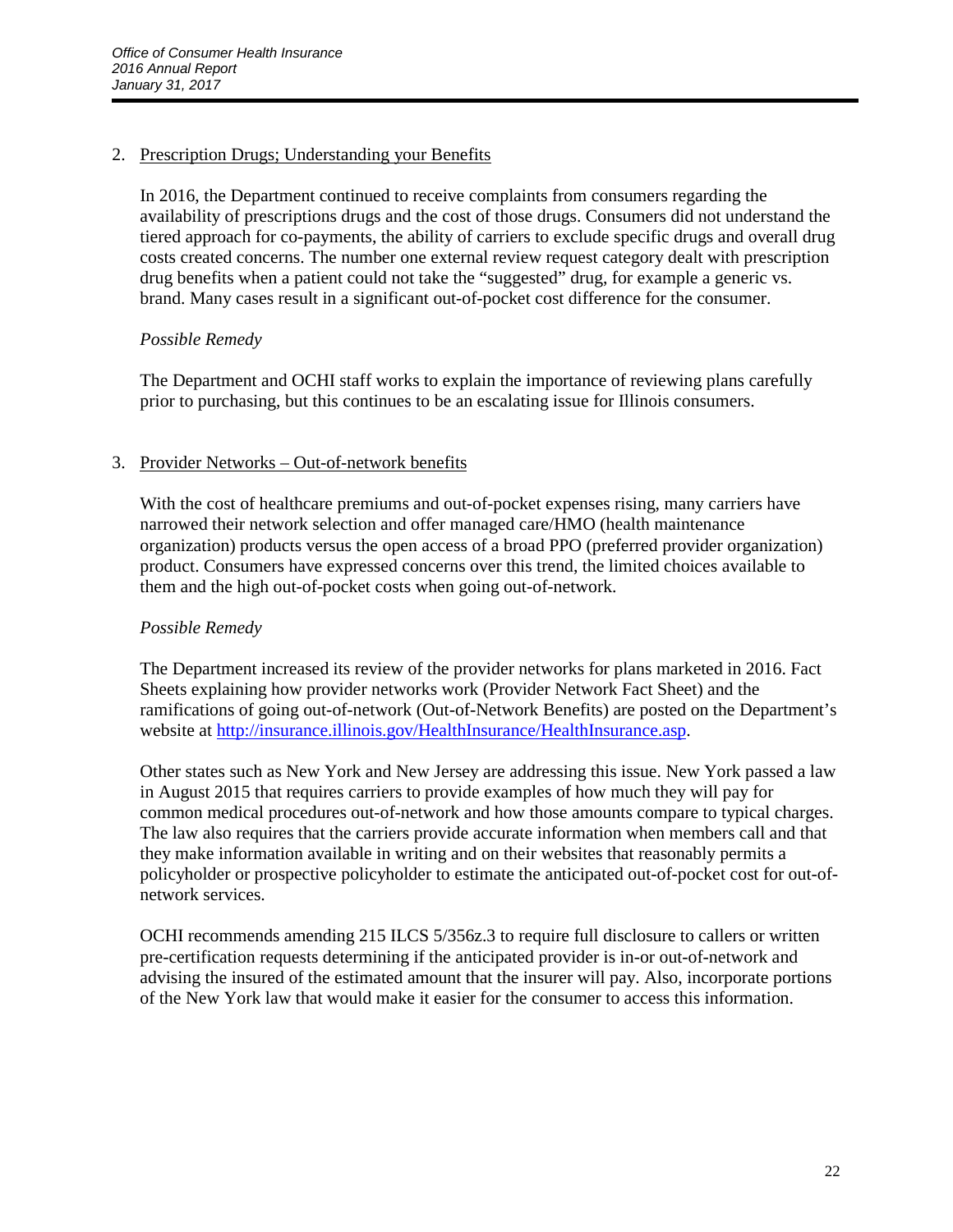### 4. Mental Health/Substance Use Disorders (MH/SUD)

The external review team received more than 80 external review requests for services involving MH/SUD. Many of the requests involved level of care (such as residential care or inpatient care) and some were expedited. MH/SUD providers reached out to the Department with the belief that many carriers are not covering medically necessary treatment; however, providers are reluctant to file external review requests via the formal process. Additionally, the limited availability of partial hospitalization and outpatient treatment programs can cause issues for patients who enter a facility for detoxification and then need immediate rehabilitation treatment, but their insurer denies inpatient or residential care. In several instances, patients have been discharged from inpatient care and are unable to access partial hospitalization or outpatient treatment in a timely manner, making it more likely that they will relapse.

### *Possible Remedy*

The Department continues to encourage MH/SUD providers to file external review requests on behalf of their patients. The Department has developed an external review brochure to be distributed to health care providers throughout the state. The Department held several meetings in 2016 to increase awareness of mental health parity and the availability of OCHI to assist in documenting those concerns. A list of the meeting locations are below. The Department also participates in a working group, and has engaged with advocacy groups to assess trends and possible solutions for Illinois consumers. The Department will continue to work with providers, patients, authorized representatives, and carriers in an effort to bridge the gap between inpatient/residential care and partial hospitalization/outpatient treatment; however, this issue needs to be addressed globally. Additional information is available on the DOI internet site, http://insurance.illinois.gov/HealthInsurance/mental\_hlth.asp

2016 MH/SUD Parity Meeting Locations (Chicago, Collinsville, Moline, Normal, Rockford)

### 5. The Health Carrier External Review Act (215 ILCS 180)

The statistics reflect a high level of misunderstanding among consumers in the use of the external review process. The Department received 2,600 requests for an external review with only 30% of those meeting the statutory qualifications – primarily administrative denials from carriers. The statute allows external reviews for medical necessity and experimental denials but not denials listed as exclusions by the carrier. Examples include: seeking assistance for out-of-network costs, not obtaining a referral or eligibility prior to service.

### *Remedy*

The Department has educational resources available for consumers and carriers online and in its External Review Fact Sheet (http://insurance.illinois.gov/ExternalReview/Fact\_sheet.pdf).

Continued focus in this area with consumers and working with carriers to be sure their letters accurately reflect the Health Carrier External Review Act language appropriately in their communications would allow OCHI staff to be available for those in need of assistance under the law.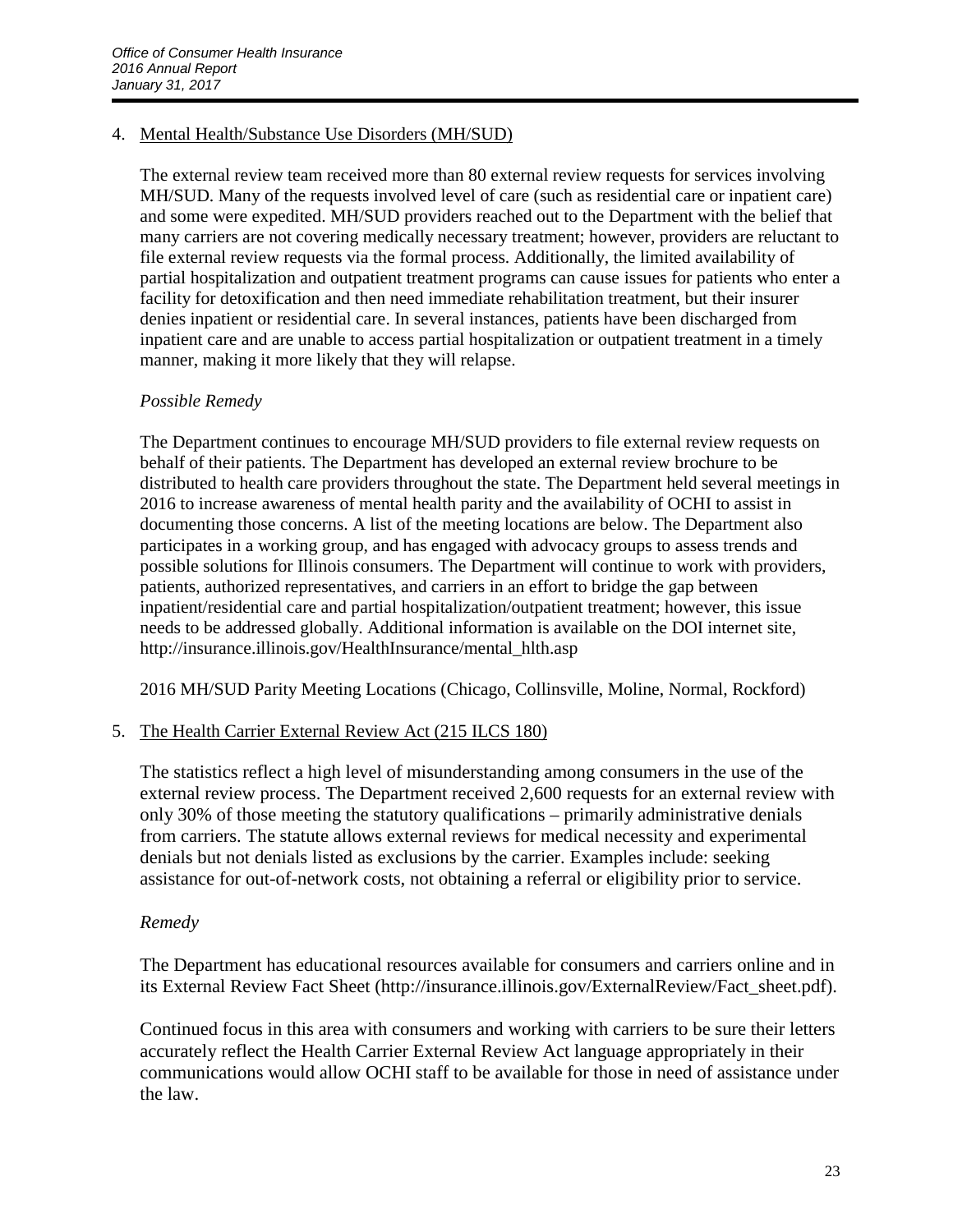### **OCHI Calls by Year**

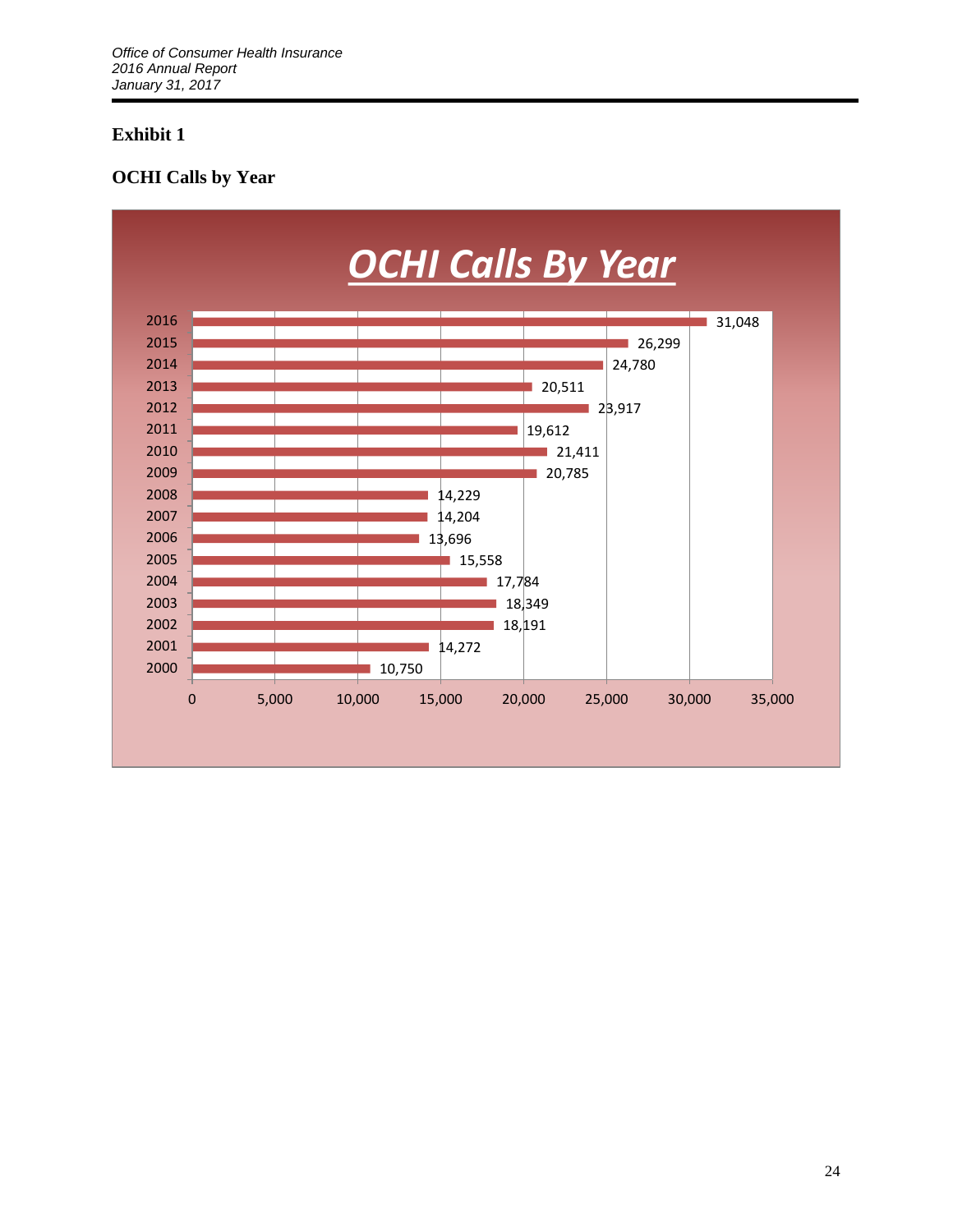### **OCHI Calls by Category**

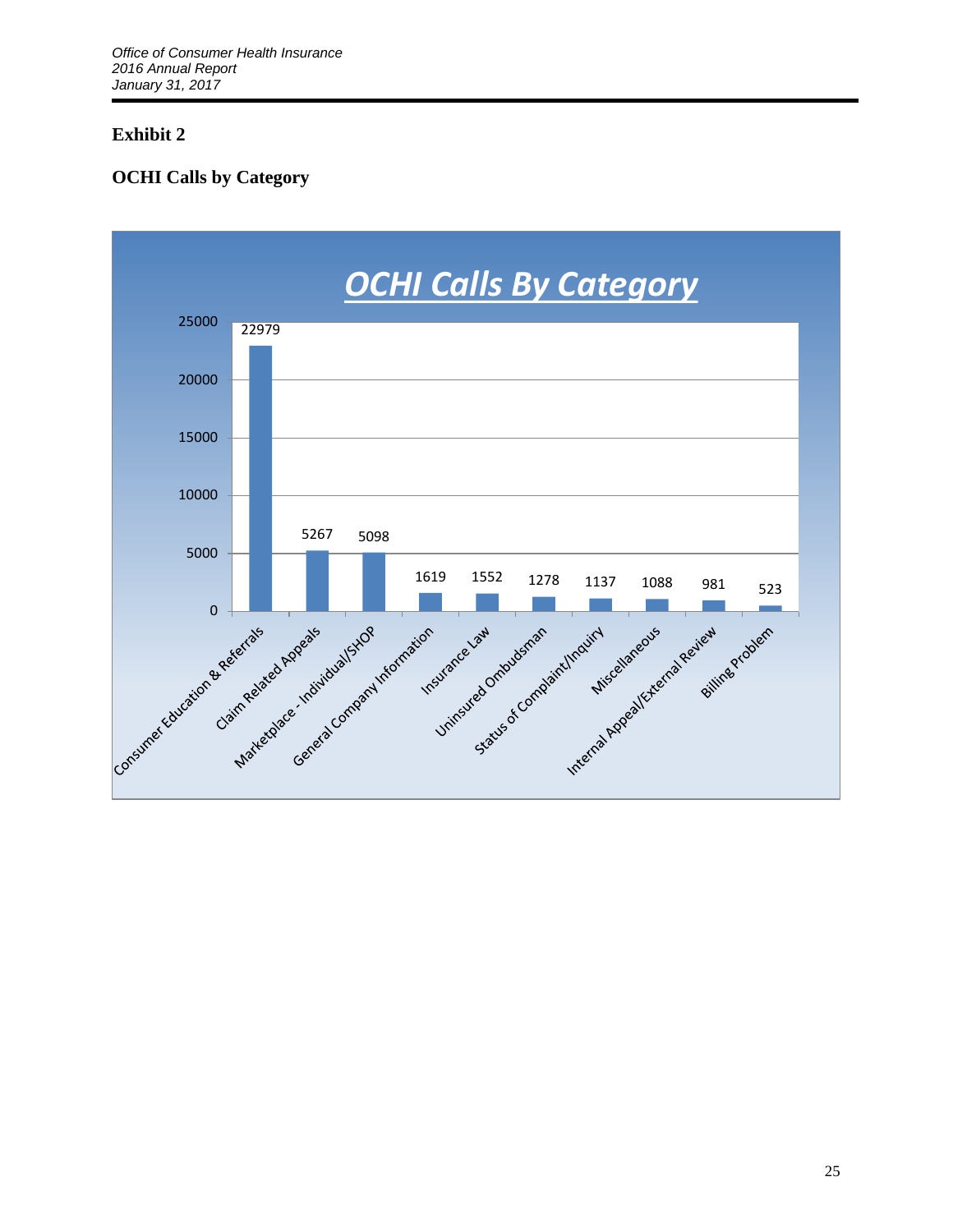### **Metal Level Actuarial Value**



## Average Plan Value by Metal Level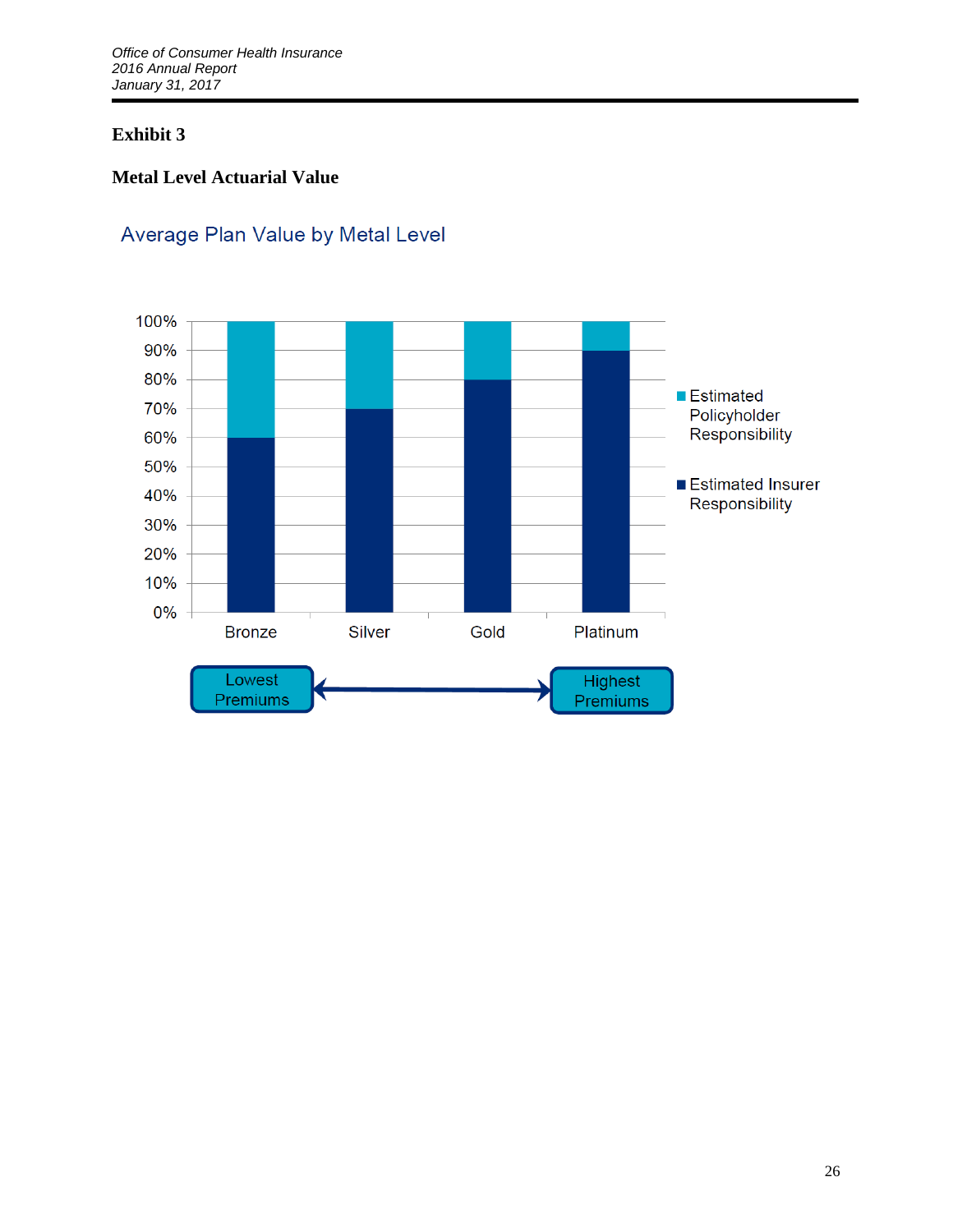## **Qualified Health Plan Rating Areas**